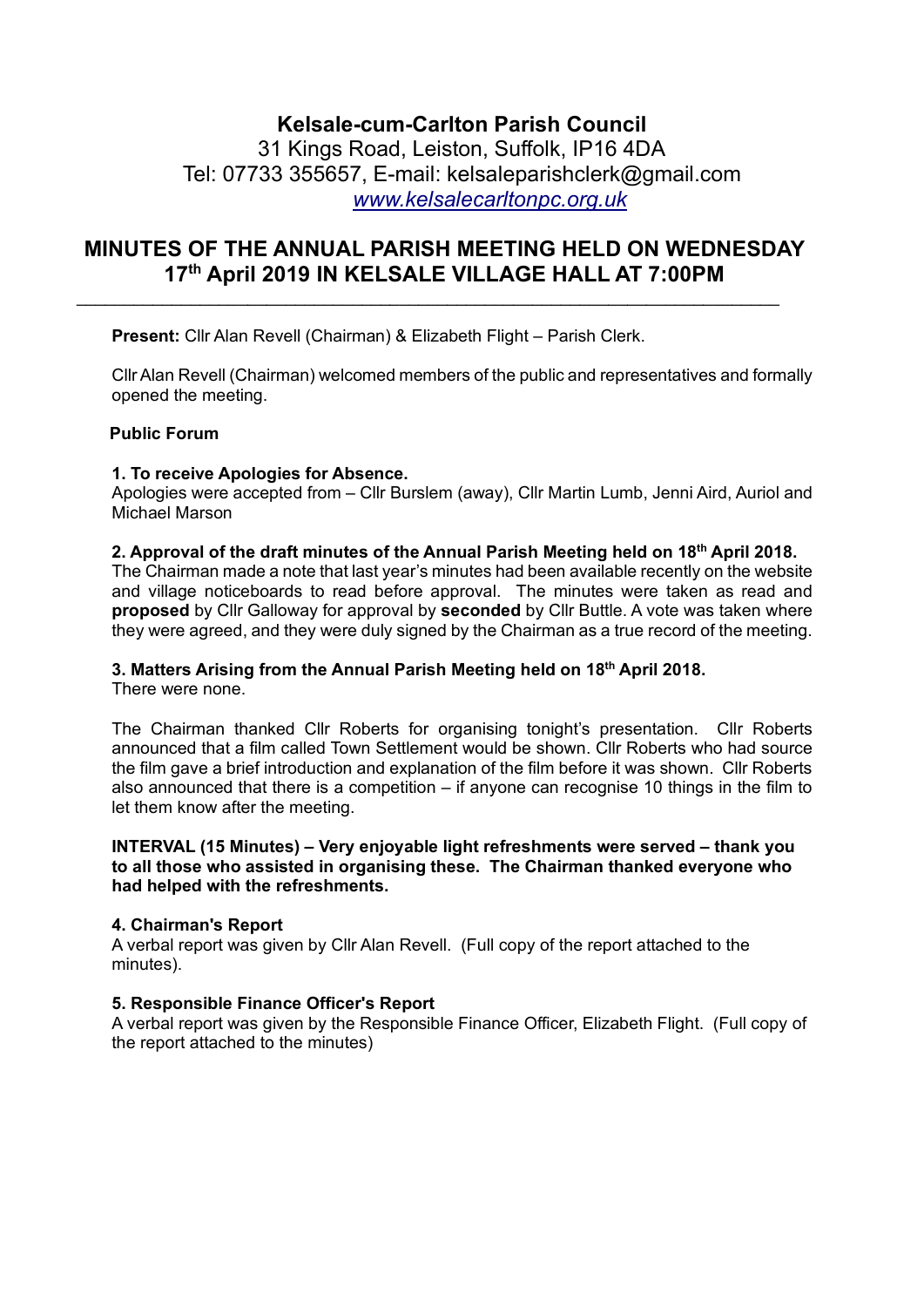# **6. Reports from Suffolk County Council and Suffolk Coastal District Council Representatives**

## **Suffolk County Council**

A verbal report was given by County Cllr Smith. The Chairman thanked County Cllr Smith for his report. (Full copy of the report attached to the minutes).

### **Suffolk Coastal District Council**

This was the last APM that both Cllrs Dunnett and Fisher will be attending due to the formation of the new East Suffolk District Council and the impending boundary changes. Cllr Dunnett gave a verbal report and then went on to thank the parish council for all their work over the years. The Chairman thanked Cllr Dunnett for all his support.

Cllr Fisher gave a short verbal report, reiterating what Cllr Dunnett had said. He also thanked the parish council for all their work and the Chairman thanked Cllr Fisher for his support over the years.

# **7. Reports from Village Organisations**

## **Kelsale Primary School**

A verbal report and very enjoyable presentation were given by Carolyn Taylor (Head teacher). A full copy of the report is attached to the minutes). This will also be the last APM that Cllr Taylor will be attending because she has resigned her post of Headteacher at Kesale Primary School. A presentation gift of flowers and a jewellery box was made by Cllrs Buttle and Galloway. Cllr Taylor gave an emotional thanks for the gifts and to the parish council who have provided support to the school over the years. The Chairman thanked Cllr Taylor and wished her every success going forward.

### **Kelsale Craft Group**

A written report was submitted by Jennifer Bridson. She was unable to attend the meeting. Therefore, the Chairman read out the report on her behalf. (Full copy of the report attached to the minutes).

### **Village Hall Management Committee**

A verbal report was given by Mrs Eileen Cuthbert. The Chairman thanked Eileen for her report. (Full copy of the report attached to the minutes).

### **Kelsale Melody Makers**

A written report was submitted by David Granville-George. He was unable to attend the meeting. Therefore, the Chairman read out the report on his behalf. (Full copy of the report attached to the minutes).

### **Kelsale PCC**

No report had been received by the Clerk from Kelsale PCC

### **Kelsale Afternoon Club**

No report had been received by the Clerk from Kelsale Afternoon Club.

### **Kelsale Methodist Chapel**

No report had been received by the Clerk from Kelsale Methodist Chapel

### **Kelsale Art Group**

No report had been received by the Clerk from Kelsale Art Group

#### **Power for KcC**

Cllr Dickerson gave a brief explanation on how the company started five years ago. He informed the audience that this venture provides free electricity for the Village Hall and subsidised electricity for the Social Club. Cllr Dickerson thanked Cllr Tim Roberts and Cllr Burslem and the other directors for their work and appealed to the audience for a new director to step forward.

At this point a brief slideshow of photographs taken by Cllr Burslem of the chainsaw tree sculptures was shown to everyone. The Chairman said that the parish council would like to try and raise money to have another sculpture completed over the coming year and appealed to residents to make a donation to help make this happen. Anyone wanting to make a donation should do this via the Clerk.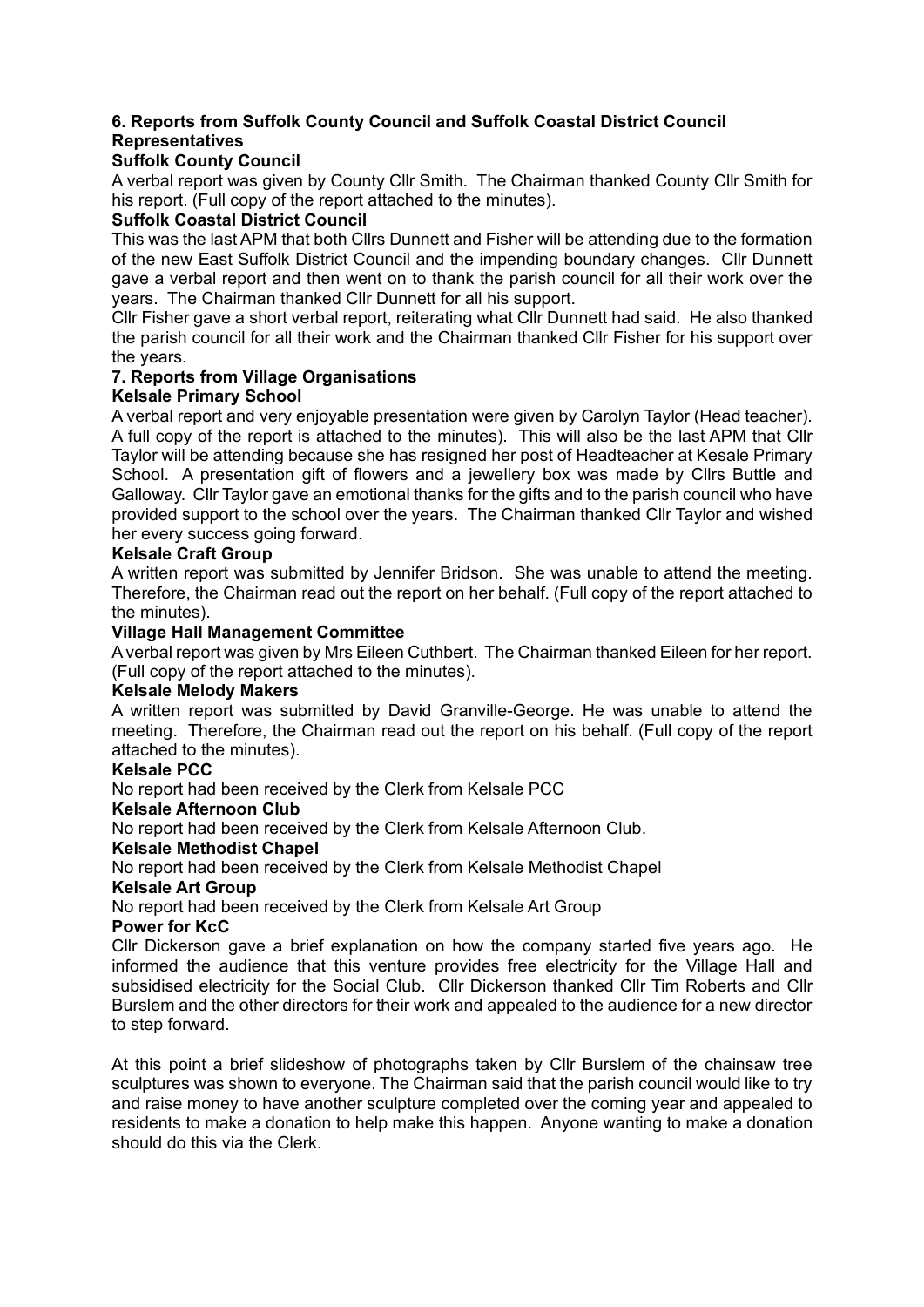#### **8. Any other matters arising**

A member of the public queried the use of 'Kelsale' as opposed to the full name 'Kelsalecum-Carlton' on the agenda. The Chairman accepted that parish council should contain the full name and said that steps will be taken to do so in the future.

There being no further questions or discussion the Chairman thanked representatives and members of the public for their attendance/reports and formally closed the meeting at.

Signed:...................................................................... Dated:................................

Alan Revell - Chairman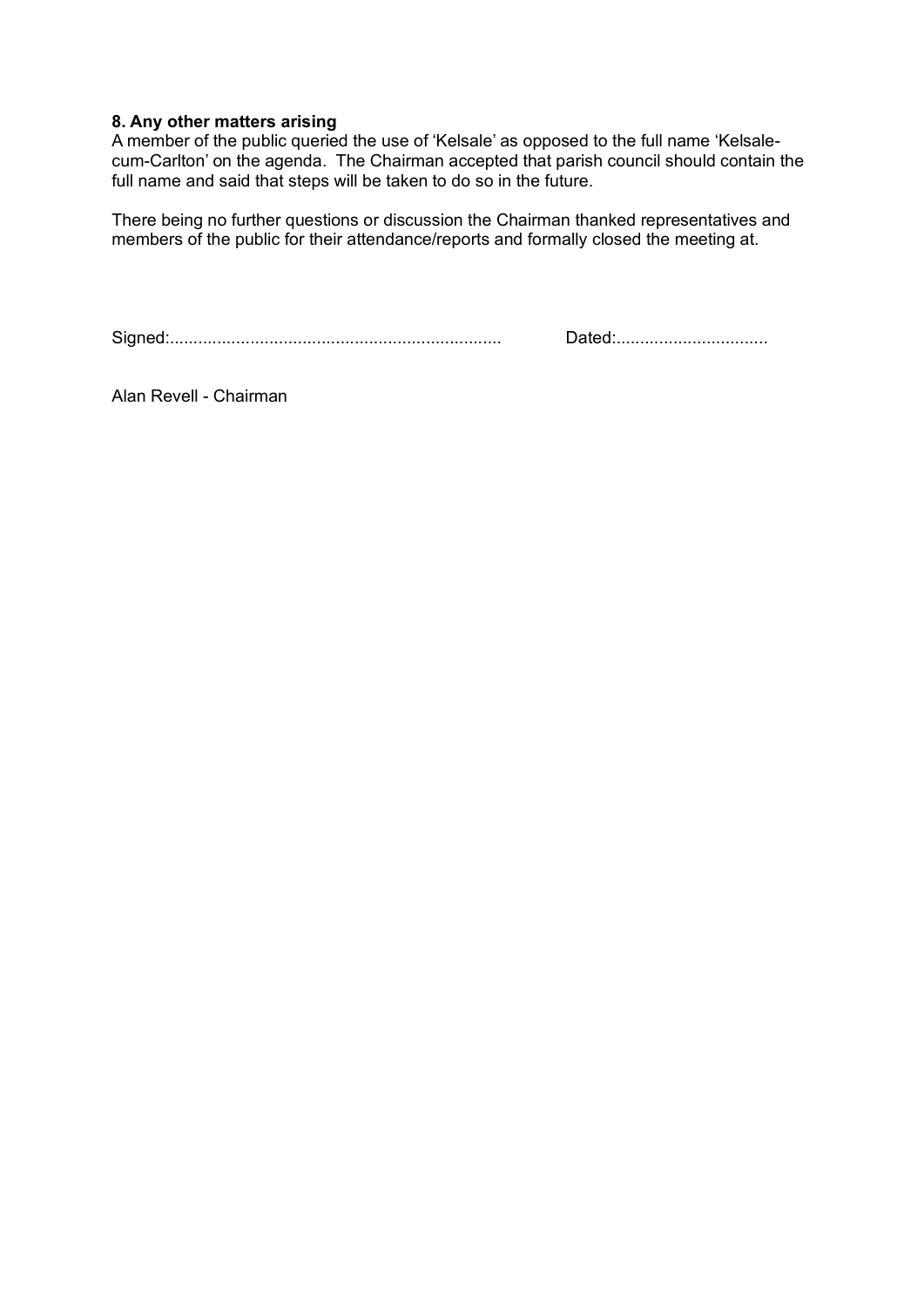## **APPENDIX – Written Reports given at meeting.**

## **CHAIRMAN'S REPORT 2019**

The past 12 months has been an extremely busy period for the Parish Council. Especially with planning issues. We have had two large consultations to deal with, namely the Local Plan, and of course Stage 3, for Sizewell C, **and** the application for the 42 houses on the land adjacent to Main Road. These will be mentioned again later on in my report.

We have not been up to full strength on the PC this year, but we **were** able to welcome a new councillor in Mr Rob Holden, I wish to thank him for joining, and hope he is able to enjoy a long association with us. There are of course the local elections in May, so all Councillors wishing to stand again had to reapply. It is confirmed that 8 councillors have done so, which does mean that there will be no need for an election for the composition of the PC. We will hope we are able to, via co-option, increase the numbers, so if anyone is interested in a very fulfilling role with the PC, please contact the clerk.

I would like to now report on some of the activities and achievements the PC has been involved in during the past year.

## **Bonfire and Firework Display**

We, again in November had a very successful Bonfire Event. Grateful thanks are due to all those who helped, before, during, and the day after, not only PC members, but all those villagers who gave up their time to help. I would especially, again, like to thank Cllr Claire Buttle for her organization of the event.

#### **Conservation Area**

As I reported last year, the PC voted to start proceedings to designate part of Kelsale, a Conservation Area. After the completion of various consultations, I am pleased to report it was agreed that, part of Kelsale should indeed, be granted Conservation Area status. During the consultations, a lot of favourable comments were made, especially that Kelsale **is** a very special place. It is nice to know we will now be able to keep it that way.

### **Carlton Meres**

During the past 12 months, the PC has been working with representatives from Park Holidays, the owners of Carlton Meres, to open up a better line of communication between ourselves. This has enabled us, to more fully understand any future developments of the site, and we have, through their assistance, been able to place HGV warning signs at either end of Rendham Road, the constant stream of lorries heading to the Meres, was causing immense problems for the residents who live along that small lane. It is hoped, with this signage, and cooperation from Carlton Meres, this will cease to be a nuisance.

#### **Village Car Park**

As I mentioned last year, we are going install a cycle rack, and put a screen around the recycling area, the PC is waiting for guidance, as to the design and positioning of both, so that these will fit in really well with the Conservation Area. The PC is aware that vehicles are being left or dumped, on the car park, and have already taken steps to have such vehicles removed.

#### **Parish Council Website**

The website has been up and running for a while now, and has been well received, with lots of information now contained on it, it is proving to be a very frequently visited site.

### **Local Plan**

Last July we held a very well attended Public Meeting to discuss and consider a response to The Local Plan, and also the application for 42 homes alongside Main Road. The PC were able to put together a very comprehensive reply, which was commented on very positively by the then SCDC. Grateful thanks are due to Ian Galloway for his presentation on the evening, the collating, and the compiling of the response.

#### **Footpaths and Hedgerows**

The PC, for some time, has been very aware of the need to maintain the pavements and walkways within the village. Particularly, the footpath from the village centre to Curlew Green.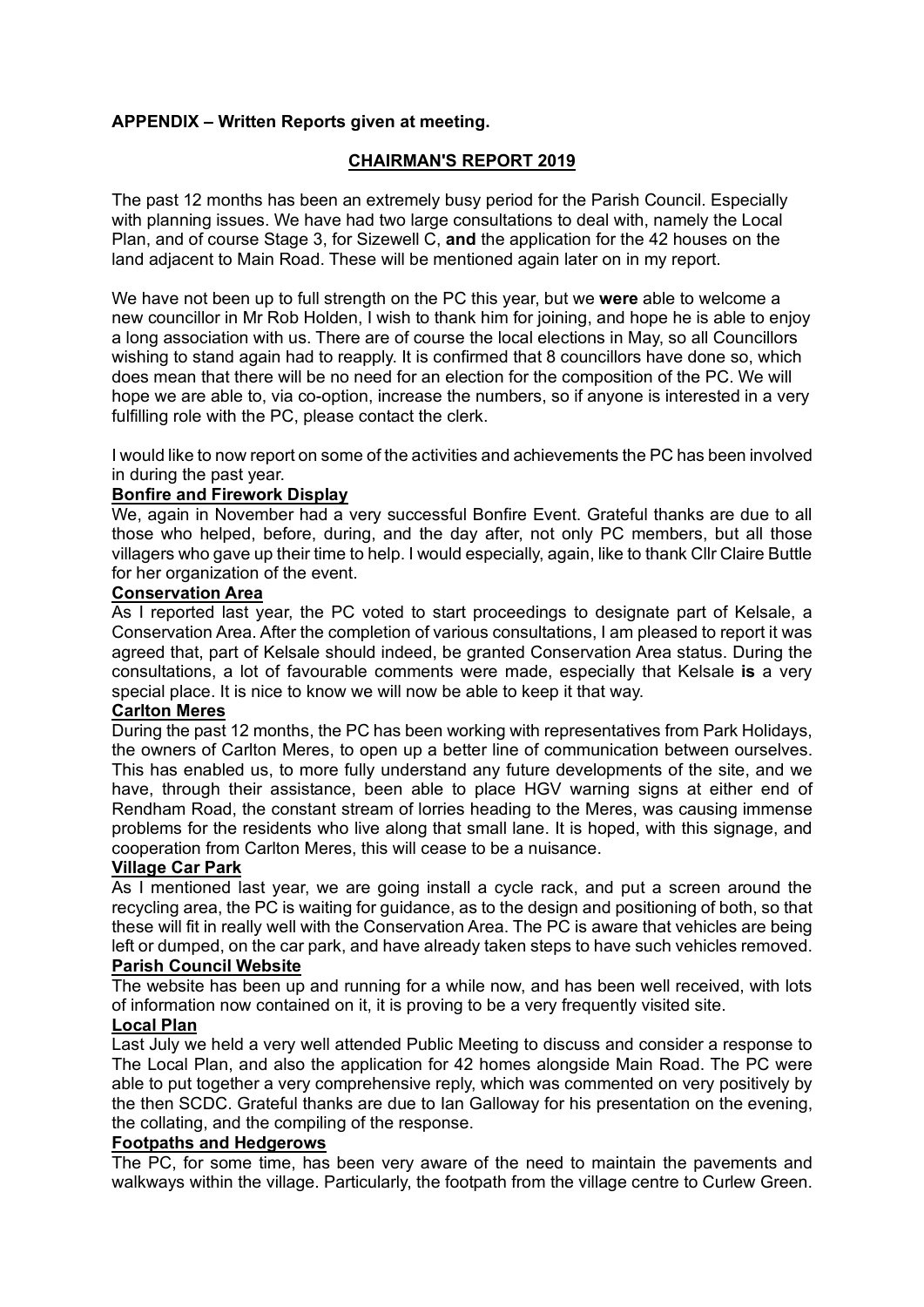We did attempt to get Highways to deal with the problem but were unsuccessful. We, therefore, arranged for the hedge to be cut back, and the footpath cleared, alongside the Recreation Ground. This work was carried out after seeking conservation advice, with particular emphasis on protecting the very rare Sandy Stiltball Fungus, which was found to be present along that part. We are in the process of contacting the owners of the remaining hedgerows, to see if they are willing to cut back their sections, so that these paths can be cleared as well, in fact, this morning I noticed work was in progress to clear the section belonging to Kelsale Court, very encouraging to see.

## **Sizewell C, Stage 3 Consultation**

On February the 6th we held an extremely well attended Public Meeting to discuss an appropriate response. With an exceptional presentation by Ian Galloway, and feedback from residents in the form of a questionnaire, we were able to send back, again, a very comprehensive response. Thanks, not only to Ian, but Edwina, and all those who helped deliver, and collate the questionnaires.

### **Recreation Ground**

As you all know the Recreation Ground is a lovely area to walk around, with the creation of the footpaths and small conservation area. It is now further enhanced with the chainsaw carvings which are now in place. I think we all agree, what a splendid job the carver has done. Many thanks to Cllr Fisher for funding this work from his budget, and to Claire for organizing everything.

I would now like to take this opportunity to thank my fellow councillors, for the time that they freely give, and all the work they have carried out during the past year.

I would also, like to thank all the other residents, who give up their time to help with events in the village ect, The Village Hall Management Committee, the various other clubs and organisations too numerous to mention.

Last year we welcomed Liz as our new clerk, but I am very saddened to say that, she has decided to move on. Amongst many other things, Liz has been instrumental in getting us right up to date with the current council and financial regulations, she will leave our PC administration affairs in a much better way than they were when she joined, so, I would really like to thank her for all that she has achieved during her time with us, and wish her all best wishes for the future.

Alan Revell, Chairman 17th April 2019

### **Responsible Financial Officer Report 2019**

- The balance carried forward as at 31st March 2019 was £26,902.67
- It was agreed that the Parish precept should be raised in line with inflation this year in order to manage ongoing increasing costs. As a result, we have requested a precept of £19,225.61
- To advise as part of the statutory audit requirement the accounts for 2018/2019 are in the process of being prepared to go to our internal auditor Heelis & Lodge. Once the internal auditor's report has been received, any recommendations raised will be actioned and the accounts will be formally approved at the May meeting.
- The most notable expenditure over the year has been on the tree chainsaw sculptures, conservation work on Spinney Pocket and the Fromus and the recent work done on the hedge on main road.
- Once again, the Bonfire event was a great success and just over £1,000 was raised.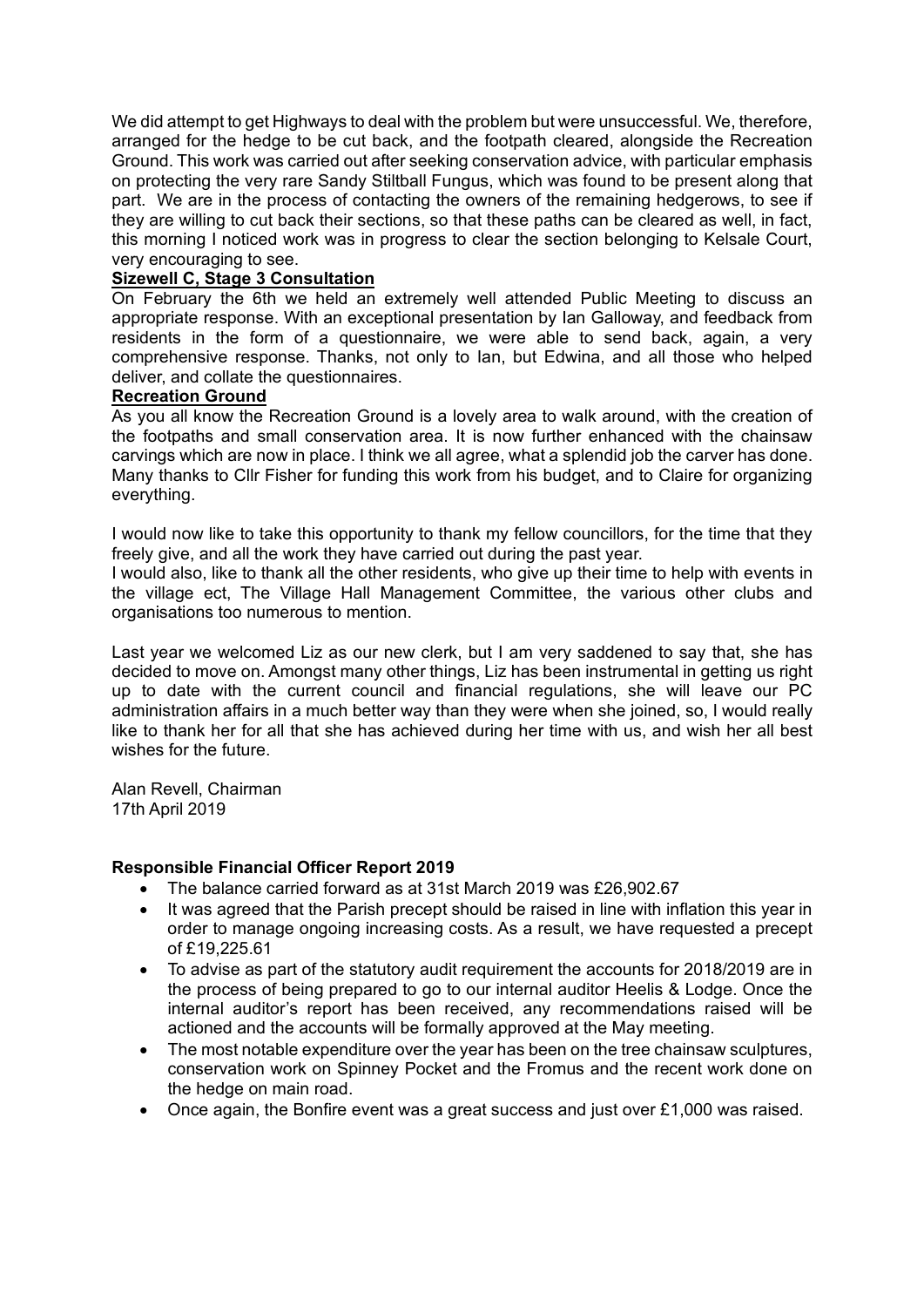#### **Annual Report to Parishes in Blything Division 2019 from County Councillor Richard Smith, MVO**

It has been a busy year. I have attended as many Parish Council meetings as I could, a task made more difficult by Saxmundham Town Council, Bramfield and Thorington Parish Council and Walberswick Parish Council all meeting on the same evening at the same time each month. But with twelve parishes and one town council it is just not possible to attend every meeting each month, but I do try to get to at least every other meeting.

Local matters are many and varied but planning matters (with the exception of associated highways issues) are the responsibility of the district councillor, now a representative of East Suffolk District Council. Following their boundary changes, I will have to work in concert with nine different District Councillors because although Saxmundham itself is represented by one, Kelsale-cum-Carlton and Yoxford will be the responsibility of the Councillor for the Ward now renamed Kelsale and Yoxford, Walberswick has been moved into the Southwold Ward, Theberton and Middleton are part of the expanded Aldeburgh and Leiston Ward which has (or will have) three elected Councillors, Blythburgh, Bramfield and Thorington, Darsham, Dunwich and Westleton are now part of the geographically huge Ward titled Wrentham, Wangford and Westleton, presenting a daunting task for their representative Councillor to cover such a very wide area, including so many parishes, and finally Wenhaston is now part of the confusinglynamed Halesworth and Blything Ward, which has two Councillors, confusing because I represent Blything *Division* at County Level which at District level has only one parish in common actually defined as within Blything. Oh dear, oh dear!

Just to add to the general joy, Suffolk County Council electoral Divisions are also currently being reviewed by the Boundary Commission, so most Divisional boundaries are likely to be different from now at the next County elections in 2021.

You will probably be glad to hear that I am not going to comment on the state of the Brexit negotiations, except to say that local government will be affected to some extent, perhaps mostly for us in having fewer Eastern European workers available within the care sector, and outcomes and eventualities possible as a result are being worked through.

Mention of the care sector brings me a little obliquely to the County Council's budget which this year will see £3 in every £4 we spend being used to provide care, support and safeguarding to our frail, elderly residents, adults with disabilities and children at-risk of harm. As our total net spending this year will be £520 million, which works out at £16.45 spend *each second of every minute of every day*, you will understand the problems we face with our social care statutory obligations which cost more every year as our aged population grows and more severely disabled children survive the traumas of birth. We know that the demand from young children with special educational needs or disabilities will increase by 18% between now and 2022 because they have already been born and as they approach the age for education, it becomes our responsibility to meet their needs and the aspirations of their parents. None of this comes cheap.

The other consequence is the £1 in £4 that is left has to cover everything else for which the County Council bears responsibility. This covers a wide area, but most people think of roads, increased HGV and other traffic, pot-holes and the like. We simply do not have adequate money to cover all the work we would like to undertake and as a result we have to face dissatisfaction and criticism from the users of Suffolk's roads, which includes virtually all of us. What funds we do have we prioritise carefully, especially where there are flooding problems which affect homes, and we are catching up on a backlog of such cases, but the honest facts are that we do not have anywhere near sufficient funding we need to meets people's aspirations and, despite trying to work more efficiently and productively, we are well aware of public dissatisfaction. Some good news is that the third year of surface-dressing will commence shortly and will treat another 500 miles of Suffolk's roads during the warmer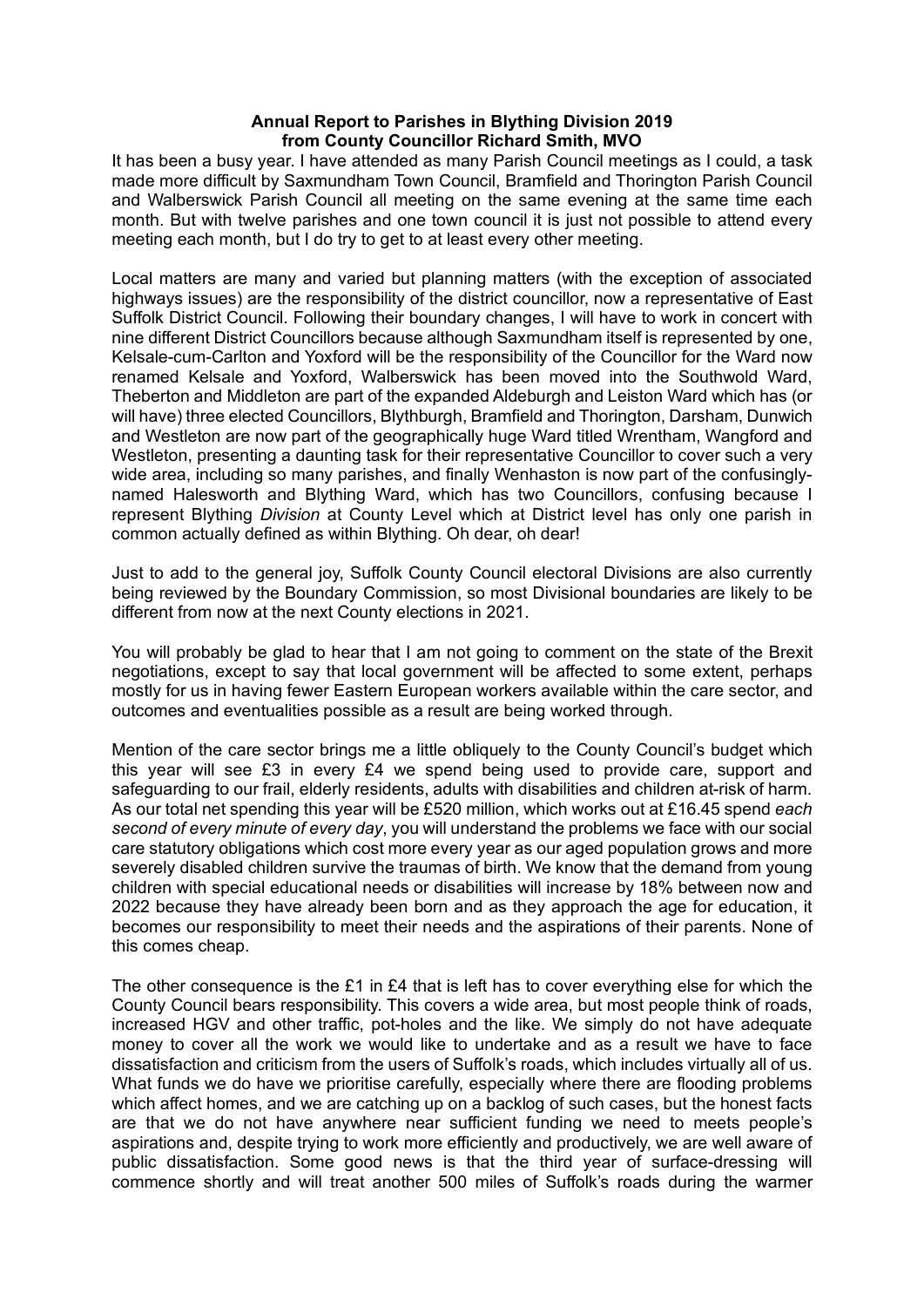weather, which is a condition necessary to ensure successful adhesion and gives a surface which properly seals the road, and that road should then be good for the next ten or so years. This year's work contributes to our promise that 2,000 miles of our roads will be resurfaced between 2017 and 2020.

Despite what you may have heard, austerity is far from over for local government, although we harbour some hopes for increased government grants following a 'fairer funding' review to be carried out later this year (if those continuing Brexit negotiations do not get in the way) with an expectation that County Councils should be net beneficiaries. But, despite lobbying Suffolk's seven MPs, we will just have to wait and see and cross our fingers for a favourable outcome.

The other area I bear responsibility for at the County Council is the Sizewell C project. EDF Energy's Stage 3 Consultation finished at the end of March and all local parishes took the task of responding very seriously and I wish to congratulate them all for their hard work and commitment. EDF have received over 1,000 responses from local councils and individuals, and we look forward with interest to hearing what their analysis has shown and whether EDF will first listen, then decide to alter, mitigate or discontinue their proposals affecting our very special part of east Suffolk and its designation as an Area of Outstanding Natural Beauty.

I continue to have at my disposal a small pot of £8,000 known as a Locality Budget. This does not go far when spread over the large area I represent, but I aim to give grants to local organisations where my contribution can make a difference and these have varied from funding publicity leaflets for Saxmundham Museum, buying a hedge-trimmer for the community woodland in Yoxford, and helping towards the sterling efforts made by the Westleton community to raise match funding for an extension to their village hall. A number of other grants have been made and I am always pleased to receive applications, but with a warning that I sometimes have to say 'no'.

I believe I work harmoniously and effectively with my town and parish councils, their councillors and clerks. I am very proud of the area I represent, even moreso as a Suffolk boy born and bred. A great deal of good work is achieved by councillors, volunteers and others who are motivated to help and safeguard what is so special about our communities, and I sincerely thank you and them all.

Richard Smith, MVO County Councillor for Blything Division Cabinet Member for Finance and Assets Suffolk County Council

Contact details: Gap House, 8 Albion Street, Saxmundham IP17 1BN 01728 602714 [richard.smith@suffolk.gov.uk](mailto:richard.smith@suffolk.gov.uk)

April 2019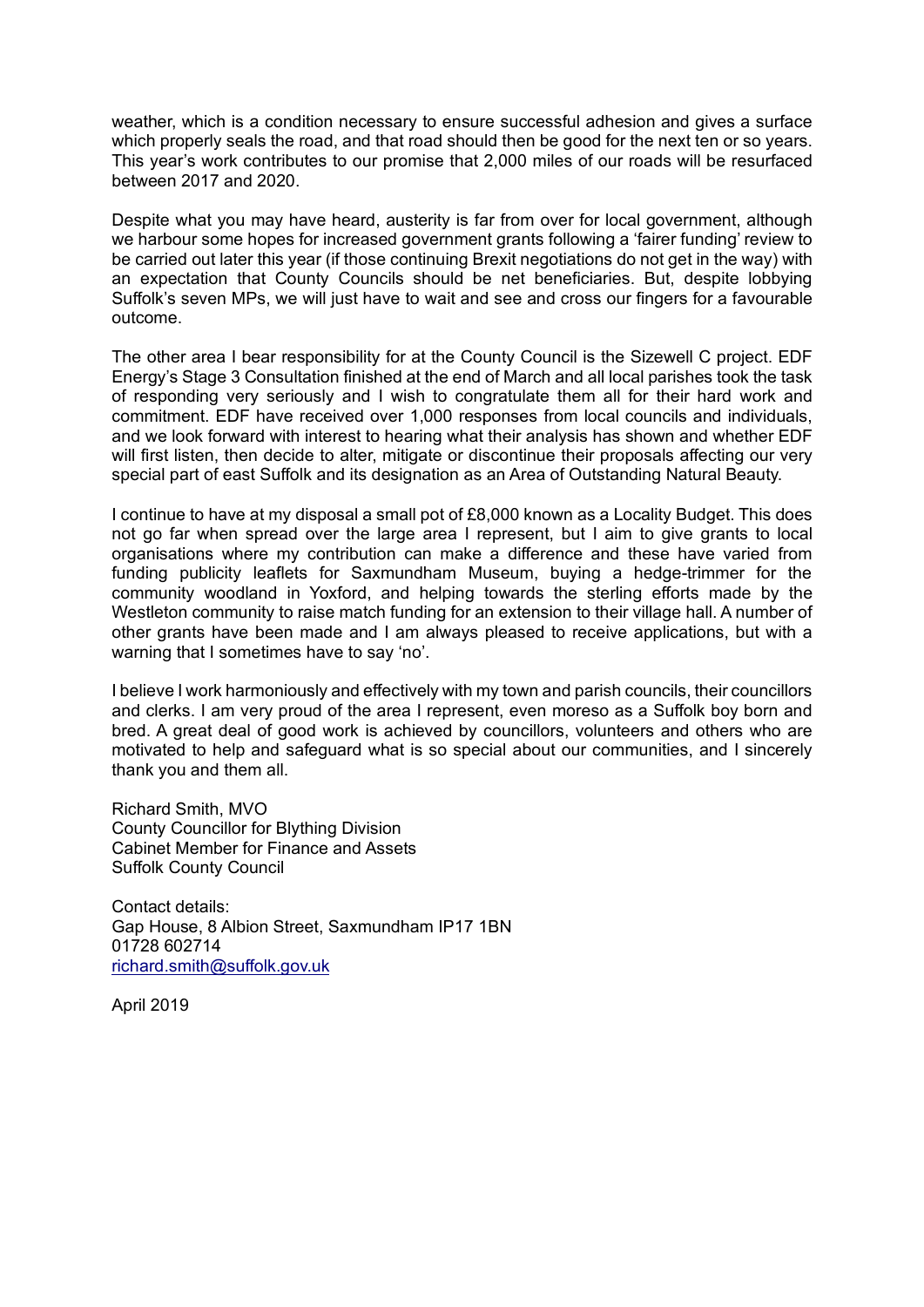# **Report from District Cllr Phillip Dunnett**

## **Welcome to my Suffolk Coastal Annual roundup.**

It has been another busy and interesting year for me, and I would like to take this opportunity to thank you all for your ongoing continued support. It is impossible to cover every single item over the past year but below is a reminder of a few thingsCouncils remain deeply concerned about the impact of coastal energy projects

Suffolk Coastal District Council are continuing to raise serious concerns around plans for windfarm projects proposed by Scottish Power Renewables, and the lack of coordination with other energy projects proposed on the coast**.**

Authorities continue to support the principle of offshore wind to reduce carbon emissions and provide significant economic benefits in the county and the UK**, but** have made it clear that this should not be achieved at any cost to Suffolk.

Reports have been jointly written and will be presented at each authority's [Cabinet meetings,](http://apps.eastsuffolk.gov.uk/committeeminutes/showagenda.asp?id=23397) in response to ScottishPower Renewables proposals for the [East Anglia Offshore Windfarms One](https://www.eastsuffolk.gov.uk/planning/offshore-windfarms/)  [\(North\) and Two.](https://www.eastsuffolk.gov.uk/planning/offshore-windfarms/) They contain recommendations of co-ordinated actions to protect Suffolk's coastline.

The reports contain over 100 points, covering a wide range of concerns about the East Anglia Offshore Windfarms One (North) and Two. These range from the impact on our land and seascapes, to the Government's role in managing a variety of projects on Suffolk's coast.

We stand shoulder to shoulder with our colleagues at Suffolk County Council and will continue to raise our huge raft of concerns about these windfarm projects. We will provide our joint response to this current consultation phase and at every opportunity in the future. We want to assure residents in our coastal communities that we will continue to do everything possible to protect our heritage and the scenery that we hold so dear. At a local level, there are many issues and we maintain that siting an onshore substation at Friston is not the right location

New East Suffolk Council and Ward boundaries finalised for new East Suffolk Council

Ward boundaries for the new East Suffolk Council were published by the Local Government Boundary Commission for England. In May, the government confirmed that two new local authorities should be established in Suffolk. A new East Suffolk District Council will be formed of a merger between Suffolk Coastal and Waveney councils. The Commission has now finalised the wards which will be represented by East Suffolk's 55 councillors. The new arrangements will come into effect at the council's first elections in May.

#### **Film industry generates £3.8 million for Suffolk's economy**

Suffolk's economy has benefitted from at least £3.8 million of additional investment because of work to attract film makers to the county, a new report has revealed.

Screen Suffolk, an organisation set up in 2016 by councils in the county and funded by the Suffolk Public Sector Leaders group, actively markets hundreds of Suffolk locations to the filmmaking industry, as well as connecting them to local crews, hotels and restaurants and film services.

Research by Screen Suffolk has looked at spend by film production companies and crews during shoots. It estimates that an average filming day will generate at least £11,500 of spend in the local community – equivalent to £3,864,000 in the first 24 months of operation. Creative England, the government body for film locations in the UK, estimates that crews spend three times this figure - £35,000 a day.

Films and shows shot in Suffolk in the past two years include:

- The Detectorists for BBC 4, shot in Framlingham and Suffolk County Council's headquarters in Ipswich
- Escape to the Country for Channel 4, shot in Sudbury and Wickhambrook
- The Child in Time for BBC 1, shot in Shingle Street
- Countryfile for BBC 1, shot in Walberswick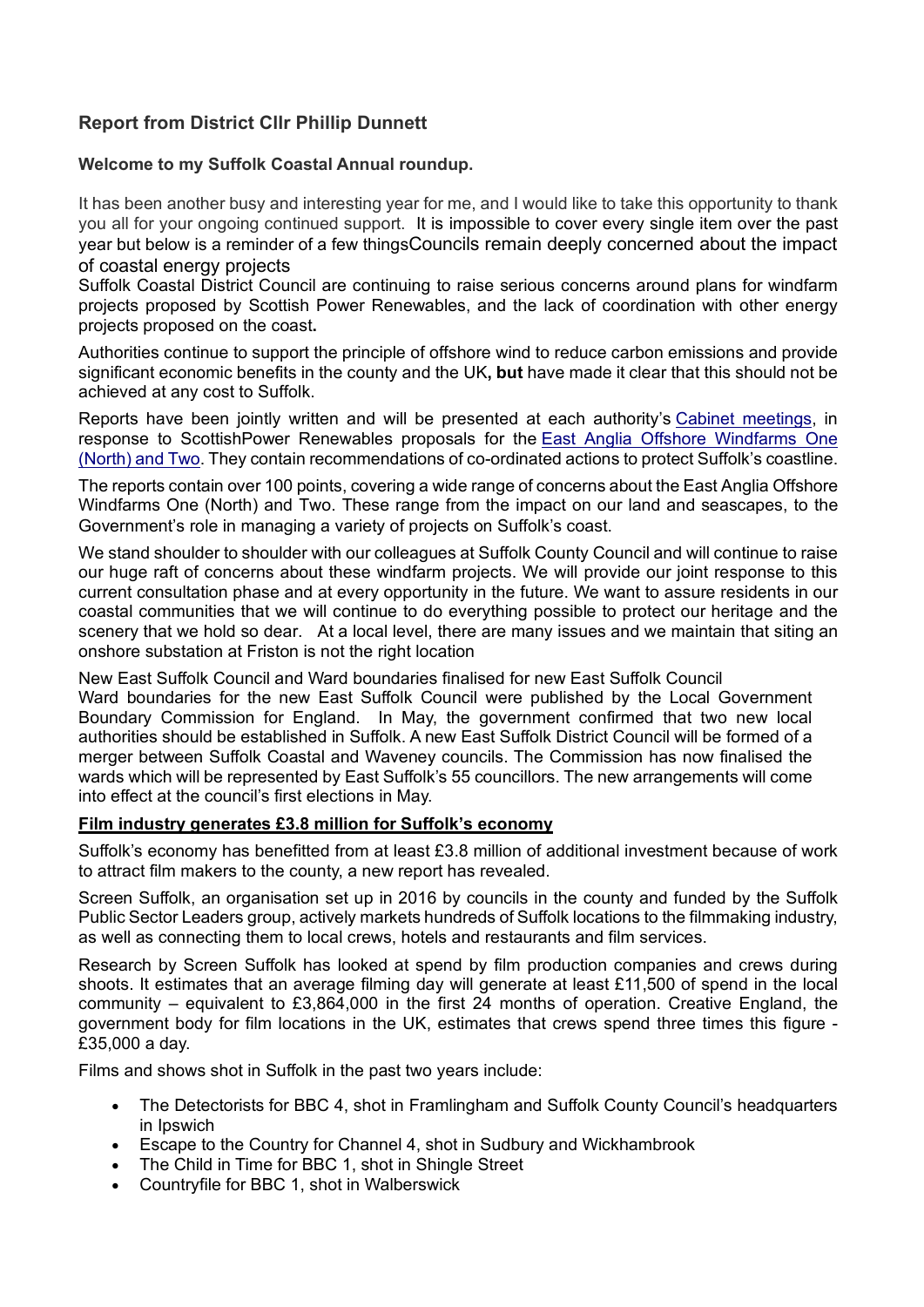- Landscape Artist of the Year for Sky Arts, shot in Felixstowe at Landguard Point
- The Crown for Netflix, shot at Elveden Hall
- Fearless for ITV, shot at Bentwaters Park

## **Suffolk to host opening stage of 2019 Women's Tour**

Following the success of the OVO Energy Tour of Britain last year, east Suffolk once again welcomed the OVO Engerey Womens Tour which Kicked off from Framlingham and finished in Southwold, taking in many parts of our wonderful district, cycling has grown in popularity and has become a well-loved sport in this part of the world

Suffolk will host the opening stage of the 2019 OVO Energy Women's Tour on Monday 10 June, marking the fifth time that the race has visited the county.

The county also becomes the first venue to be confirmed for the 2020 edition of the race, with the news that Suffolk County Council and the East Suffolk councils will partner with event organisers SweetSpot Group in a two-year deal to bring the UCI Women's WorldTour event to the county in both 2019 and 2020.

We are delighted to welcome the OVO Energy Women's Tour back to Suffolk for a fifth year, and our fourth time of hosting the Grand Depart. The Women's Tour and events like it all contribute to our ambition to make Suffolk England's most active county. We hope that this year's race inspires even more people to take up cycling and take part in the wide range of events Suffolk has to offer, such as Women on Wheels as part of an active and healthy lifestyle. It is always a much-celebrated event in Suffolk's Sporting Calendar, greatly enjoyed by local communities.

In its four previous visits to Suffolk, the OVO Energy Women's Tour is estimated to have attracted in excess of 250,000 spectators to the roadside and created a net economic impact for the county's economy of in excess of £3.5 million. Almost 70% of spectators surveyed following last year's opening stage, between Framlingham and Southwold, said that the event inspired them to cycle more often.

#### **Looking back:**

## **Top food safety ratings for local businesses**

More East Suffolk businesses have been awarded a Food Hygiene Rating of 5 - the highest level possible.

Inspections by Suffolk Coastal and Waveney District Council's Food and Safety Team between September and December 2018 saw over 220 local businesses receiving Food Hygiene Rating Scheme (FHRS) ratings of '5/very good', highlighting their dedication to hygiene and excellent approach to food safety. The Food Hygiene Rating Scheme (FHRS) helps customers make an informed choice about where to eat by highlighting restaurants, pubs and cafés with excellent food hygiene. Food businesses can display their black and green FHRS sticker advertising their current food safety rating, which gives customers an immediate insight into the kitchen and shows how seriously the business takes food hygiene.

Customers are encouraged to check food hygiene ratings when choosing where to eat by looking for the FHRS sticker before ordering food. The ratings of over 440,000 food businesses [can also](http://ratings.food.gov.uk/)  [be checked online.](http://ratings.food.gov.uk/) To help businesses ensure that employees are appropriately trained, Suffolk Coastal and Waveney District Councils jointly run a nationally recognised training course, the Level 2 Award in Food Safety in Catering.

### **Helping hospital patients to get home**

Suffolk Coastal District Council has received £87,000 in funding to support the 'Stepping Home' project. Stepping Home is a partnership project between the East Suffolk councils, Ipswich Borough Council, Suffolk County Council, Mid Suffolk and Babergh District Councils, East Suffolk and North Essex NHS Foundation Trust, Orwell Housing, British Red Cross and Lofty Heights and is supported by the Ipswich and East Suffolk Clinical Commissioning Group's Transformation Fund, which encourages groups in Suffolk to 'think outside the box' to find ways to reduce pressure on the health system in the county.

Working through Ipswich Hospital, officers from the Council's Warm Homes Healthy People team discovered patients are often unable to be discharged once medically fit due to their housing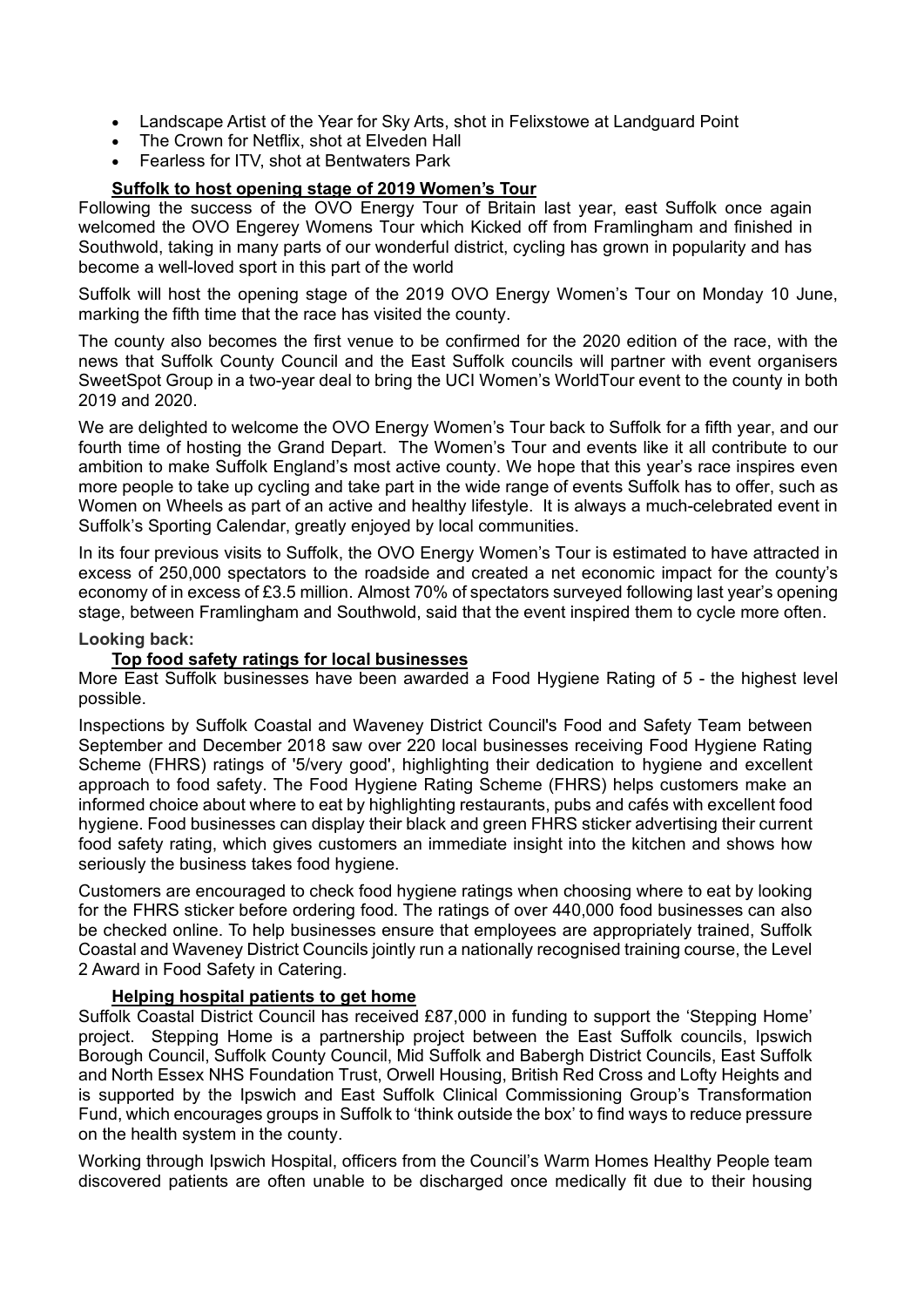(known as a Delayed Transfer of Care, or DTOC). The patient could be awaiting adaptations such as a stair lift or ramps, a declutter, a home repair after a minor fire, flood or other reasons.

When a patient is medically fit, a hospital environment is not a suitable location. In a ward setting, they are at risk of infection, deconditioning, and being de-skilled. It is not uncommon for patients to be 'stuck' and unable to return home for several days or sometimes weeks and this also uses a bed which could be used by another patient.

### **Communities benefit from new developments**

Local communities in east Suffolk are seeing the benefit from new developments happening across the District. Since the Community Infrastructure Levy (CIL) scheme was introduced in east Suffolk, over £4.5 million has been collected from commenced and completed developments.

Of this, over £2.1 million has been distributed or earmarked to help deliver infrastructure projects to facilitate growth currently taking place across the District. In most circumstances it replaces or complements the traditional Section 106 process of securing developer contributions towards infrastructure.

Parish and Town Councils receive 15% of CIL funds which are collected from development in their area. A further 10% is available to the councils which have introduced the Neighbourhood Plan. So separately, a total of just over £700,000 has been paid to Parish and Town Councils in east Suffolk.

View more information about CIL please go to: [www.eastsuffolk.gov.uk/planning/community](http://www.eastsuffolk.gov.uk/planning/community-infrastructure-levy/)[infrastructure-levy/](http://www.eastsuffolk.gov.uk/planning/community-infrastructure-levy/)

### **Funding boost for local communities**

Local community groups have so far received a funding boost of over £126,000 this year - thanks to Suffolk Coastal.

The Enabling Communities Budget (ECB) was set up in December 2013 to support local projects and activities which benefit those living in the district. The funding programme was included in the East Suffolk Business Plan - a document which presents the key priorities for Suffolk Coastal in partnership with Waveney.

The budget has supported everything from new play areas, improvements to community buildings, charities that help the members of our communities, sports clubs and activities which cater to all ages.

One of the key priorities in our Business Plan is enabling communities to develop and deliver worthwhile schemes and projects to local people. This funding is an important contribution to that ambition. The scheme ensures that we are able to support the breadth of our district, including younger and older people, and get behind projects and activities that benefit our communities, protects our heritage and teaches crucial life skills.

#### **Photo competition winners announced**

The winners of the second East Suffolk Photo Competition have been announced by Suffolk Coastal and Waveney District Councils.

The five-week long competition, which ran during August and early September, invited amateur and professional photographers to submit their photos to the Councils under four categories; living in East Suffolk, working in East Suffolk, explore East Suffolk and under 16s.

In November, the entries were judged, and we were once again overwhelmed by the amount and the quality of the entries, which all highlight the beauty of East Suffolk. It was incredibly difficult to choose between them all however we feel that the chosen winners really captured the spirit of the area. Thank you to everyone that took part.

#### **Dog owners are reminded to clear up after their pets!**

Our district is a really dog friendly place and we know that most dog owners are responsible and clear up after their pets. There are a small number of inconsiderate people who feel the rules do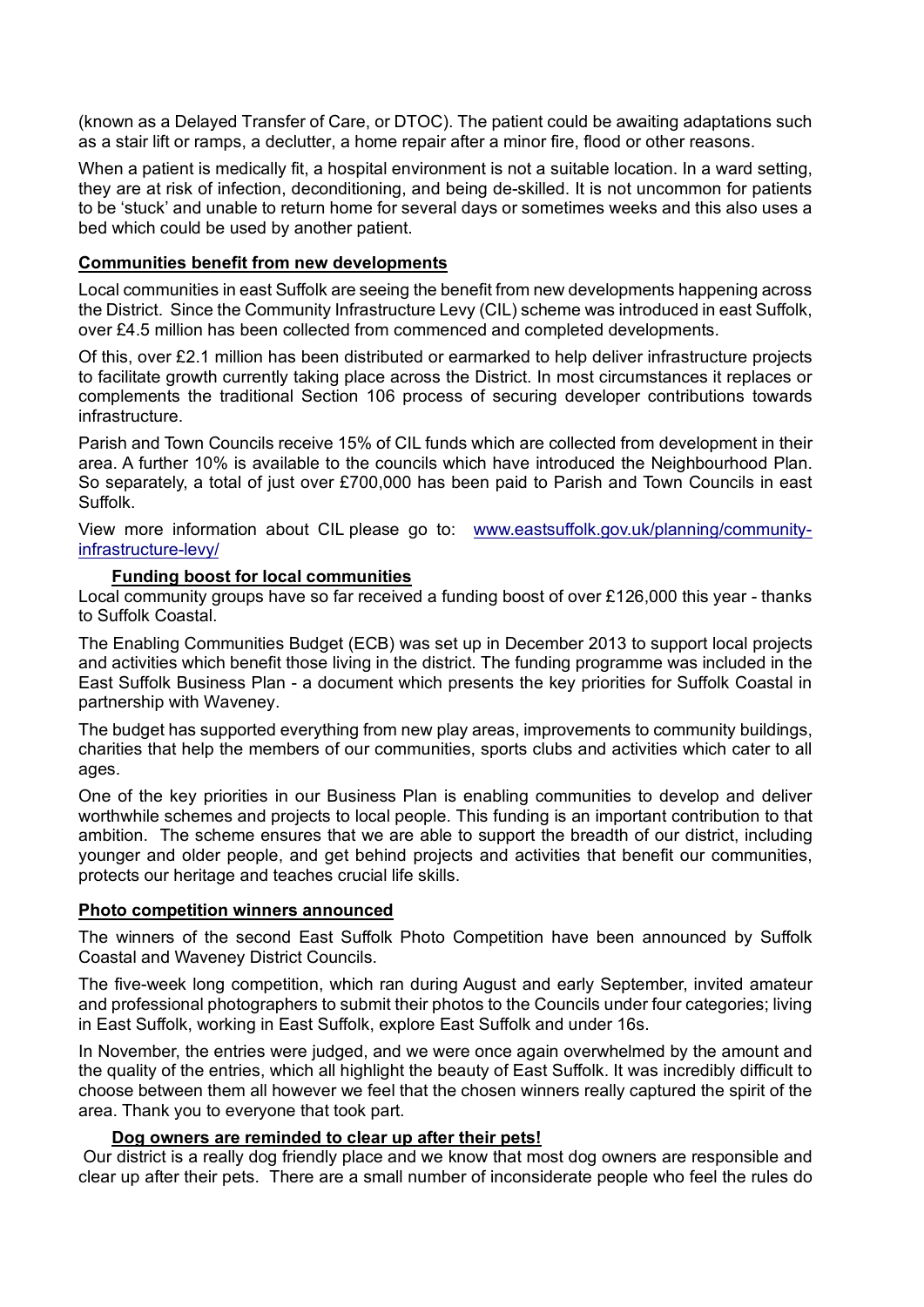not apply to them, but there is absolutely no excuse for failing to clear up after your dog. We want to ensure that all public areas are safe for everyone to enjoy and will not hesitate to take action against anyone who is found responsible for despoiling our environment.

The council introduced Public Space Protection Orders in January 2018 to tackle dog fouling across the district. Failure to clear up after a dog in your control could result in a fixed penalty notice of £80 being issued. Failure to pay the fixed penalty notice may lead to prosecution and a potential maximum fine of £1000. Suffolk Coastal has a statutory duty to keep public land clear of litter and refuse, including dog fouling and will take action against irresponsible individuals who fail to clear up after their dogs within a restricted area. Not only is dog fouling highly unpleasant, it is also a hazard to health.

# **Suffolk Coastal Steps in to Buy Strategic Leiston Property**

Suffolk Coastal District Council has stepped in to buy a strategically significant parcel of property in central Leiston – to safeguard the local Neighbourhood Plan.

The property, just off Leiston's High Street, was due to come up for sale at auction. However, the site is integral to the delivery of the Leiston Neighbourhood Plan's 'vision' to revitalise the town centre, by creating a new 'hub' made up of community, commercial and residential uses. While the 'vision' to revitalise Leiston town centre does face some challenges, it is still being actively promoted and pursued by Leiston Town Council and ourselves. If the site had been sold to an owner, who was not willing to cooperate in the delivery of this vision, it would obviously have made any further progress on this initiative impossible. So, Suffolk Coastal stepped in to buy the land and safe guard these aspirations for the future.

### **Celebrating local grand designs**

Suffolk Coastal's very own grand designs were celebrated at an awards ceremony

The Quality of Place Awards recognises people's effort to add to the quality of our environment, by creating high quality designs in both the built and natural environment and helping to conserve our historic buildings. We received a real mix of entries of some very impressive schemes this year. The winners of the awards reflect both modern building designs and historic conversions that all add to the character of our district.

### **Free parking at festive events**

People attending festive events across east Suffolk enjoyed free parking in council-owned car parks at set times on selected dates.

Suffolk Coastal and Waveney District Councils once again supported local communities by offering free use of council-owned car parks to support Christmas events in the district.

Town and parish councils were also offered two sessions of 2-hours free parking slots on dates and times of their choosing - to be used to bolster festive events, such as late-night shopping, taking place in the run up to Christmas.

### **Celebrated our apprentices**

The East Suffolk Councils of Suffolk Coastal and Waveney have welcomed just shy of 100 apprentices to the organisation in six years and they recently celebrated the achievements of the latest 'in-take' with a special graduation ceremony. Working with the training provider, Nova Training, 14 young people completed their apprenticeship in 2018, with 10 now in full time roles within east Suffolk. This brings to 61 the number of people currently with the councils in either current apprenticeship roles or either permanent or fixed-term positions. Many have also gone on to get higher level qualifications – in Housing, Customer Services and leadership and management and the current crop have worked across a variety of teams – from Planning and Coastal Management to Communities, HR and IT.

## **Suffolk wins praise at the national Community Energy Awards 2018**

The Suffolk Climate Change Partnership has received a national award for supporting local communities to be more energy efficient. An expert panel of judges awarded the Local Authority Award to the Partnership for its close working with local organisations.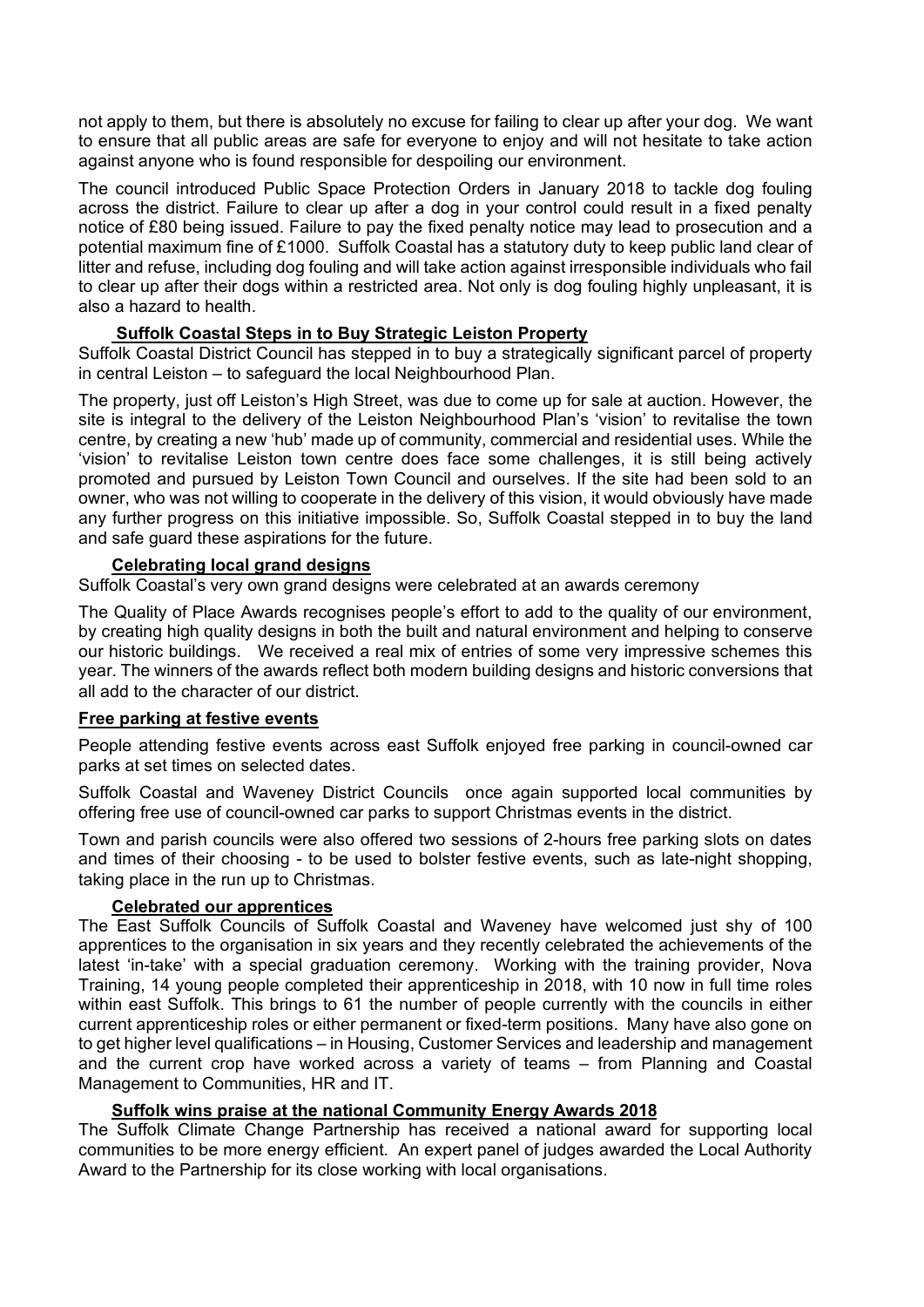This includes exploring how organisations can be more energy efficient, helping to source funding, producing a community energy toolkit, providing technical support and investing in energy efficiency installations. In addition, over 120 community buildings have received in-depth advice and support to be more energy efficient.

The Suffolk Climate Change Partnership is a collaboration of Suffolk County Council, all Suffolk's borough and district councils and The Environment Agency. It supports the county's communities, businesses and residents to reduce carbon emissions, realise the economic benefits of reducing energy consumption and adapt to the future impacts of climate change. Its work has brought in significant amounts of external funding to Suffolk, running highly-successful projects for its customers.

# **Services of Remembrance across East Suffolk**

Commemorations marking the centenary of the end of the First World War will took place across East Suffolk on and around 11 November. We helped to support people who want to commemorate the 100th anniversary of Armistice Day, Suffolk Coastal and Waveney District Councils by offering free parking [at every council-owned car park across Suffolk Coastal and Waveney for the entire](https://www.eastsuffolk.gov.uk/news/free-parking-announced-to-support-good-causes/)  [day.](https://www.eastsuffolk.gov.uk/news/free-parking-announced-to-support-good-causes/)

## **Suffolk Coast DMO Conference goes from strength to strength**

The Suffolk Coast DMO (Destination Management Organisation) hosted its free annual conference as part of the East Suffolk Business Festival in November. The conference was attended by local tourism related businesses and organisations operating in the area from Felixstowe to Lowestoft and the surrounding inland towns and villages.

Tourism is growing on the Suffolk Coast, 2017 Economic Volume and Value reports for Suffolk Coastal and Waveney Districts show the total value of tourism has increased by 6.6% and 5% on 2016 respectively, the industry now generates over £640m each year. The 200 people registered for this year's Coastal Tourism Conference demonstrated the passion local businesses have for our tourism industry, undoubtedly, one of the main economic pillars of the region.

Celebrating this growth, a full programme of content was on offer to everyone involved in tourism.

# **Crucial Crew helps children keep safe**

Children in Suffolk Coastal were invited to learn more about safety in a fun and engaging environment. Crucial Crew taught year 6 pupils (10 – 11 years) about staying safe in their everyday life.

Organised by Suffolk Coastal District Council and the Suffolk Coastal Rotary Clubs, Crucial Crew is supported by a number of partnership agencies including Suffolk Police, Suffolk Fire & Rescue Service, East Suffolk Communities Team, Suffolk County Council, Turning Point, Make a Chance Team and Onelife Suffolk, with funding raised by the Rotary District clubs.

It teaches children how to tackle the personal dangers they face and helps to prevent them from becoming involved in crime. The scheme raises their awareness in a fun and effective way so that they may be better equipped to increase their own and others safety.

## **Honour Run 2018 success**

The first ever Honour Run proved to be a great success when it took place in October in Rendlesham Forest. Around 250 walkers, joggers and runners of all ages took part in the run and raised a total of £2,600 for the Suffolk British Legion Poppy Appeal, which supports serving and ex-serving men and women in the armed forces. This was the first time we've put on this kind of event and it was a huge success. Thank you to everyone who took part in the run and all the volunteers who helped us run the event. We raised £2,600 for the Suffolk British Legion Poppy Appeal which is fantastic. The event was organised by Suffolk Coastal District Council and Suffolk British Legion with thanks going to the Forestry Commission and Rock Barracks who supported the event by letting us to use of the facilities.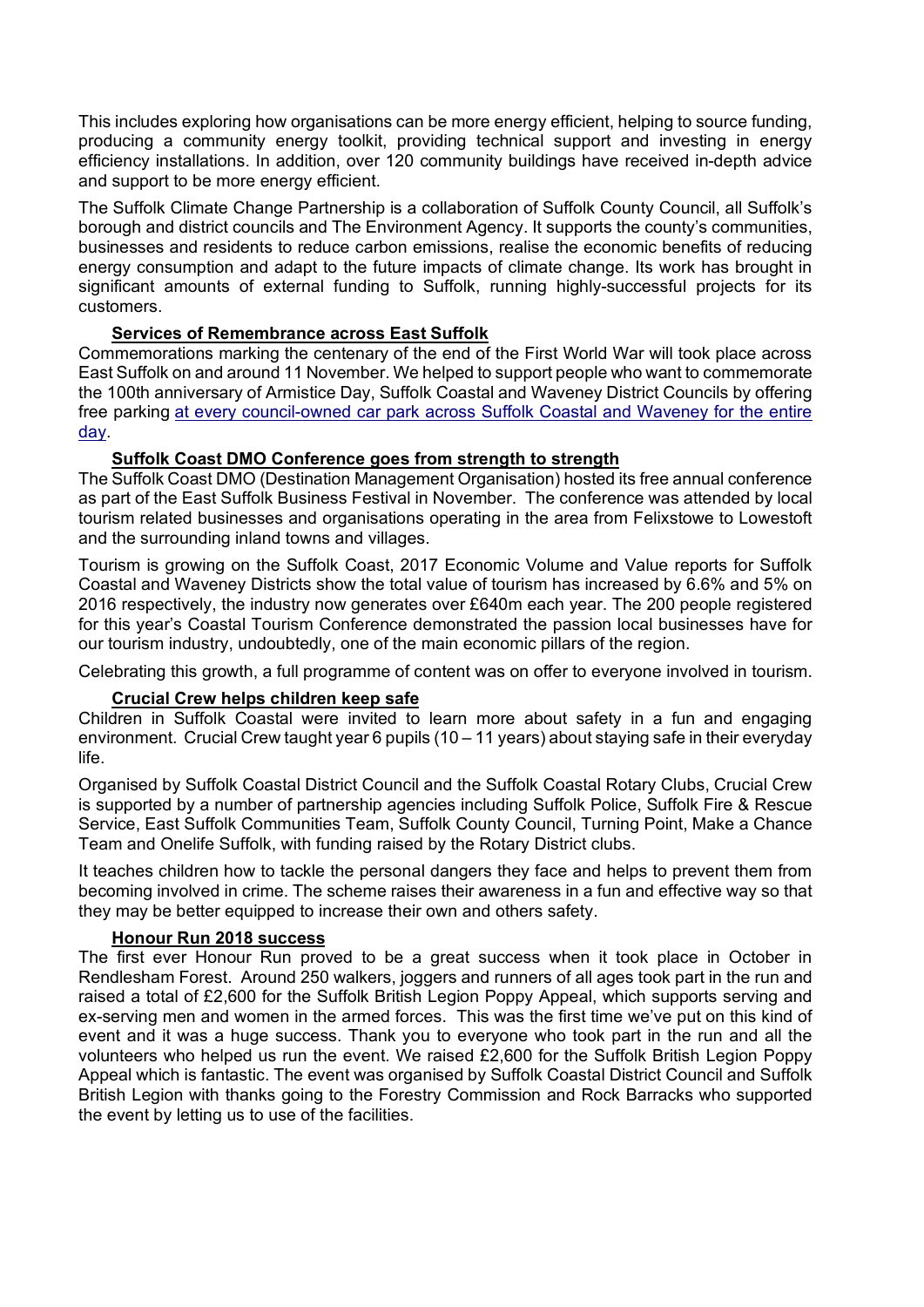## **Deben Leisure Centre was officially opened**

The £3.5 million redevelopment of Deben Leisure Centre was marked by an official re-opening ceremony in October. The £3.5 million redevelopment is the first significant investment in the facility since a roof was added to the pool in 1984.

Thanks to the Council's Leisure Development Partners, Pulse Design and Build, our operators, Places Leisure and Sport England for the £500,000 grant to help fund the facility.

#### **Leiston Leisure Centre and Fitness Boost for Local Academy**

The £3.5million refurbishment of Leiston Leisure Centre also gave a fitness boost to a local academy. Work began on Leiston Leisure Centre in September. As part of the refurbishment, the centre will get new, state-of-the-art leisure equipment.

However, the gym's current equipment was still high quality and has many years of use left in it, so Suffolk Coastal District Council donated it to the nearby Alde Valley Academy to bolster its ability to encourage youngsters to keep fit.

Suffolk Coastal and Alde Valley Academy have worked closely together in the past and we look forward to continue to do so in the future to improve the health of the community and the quality of facilities available. The academy's Physical Education team choose a mixture of mainly Techno Gym CV and fixed resistance equipment from the leisure centre, which has now been installed and is available for use by the students. This 'recycling' of the gym equipment to the local academy supports Suffolk Coastal's strategic aim of encouraging people of all ages in the District to live healthier lifestyles and become more active.

**The refurbished Leiston Leisure Centre** has been designed with the Council's leisure development partner, Pulse Design & Build and operators, Places Leisure, to include a new spacious gym with modern equipment, and a new health suite by the pool area. The plans also include a high quality village style changing area by the pool. This will be family friendly with cubicles for parent and child, separate changing areas for groups, which can also be used by the public when empty and individual changing cubicles and showers.

More fitness classes will be available with two new dance studios and a group cycling studio, which will also serve as multi-bookable rooms as well as numerous other improvements.

The refurbishment is part of the Council's five year programme to improve leisure facilities for the district and encourage more people to become more active.

If you would like to stay up to date with the progress of the Leisure Programme, sign up to receive our regular newsletter by contacting [leisure@eastsuffolk.gov.uk](mailto:leisure@eastsuffolk.gov.uk)

## **We asked for your input and your say on the East Suffolk Area Parking Plan Consultation**

Across Suffolk, we are in the process of transferring power to enforce on-street parking from the police to local authorities. Ahead of taking on civil parking enforcement (CPE), the Department for Transport requires that enforcement authorities wishing to operate CPE need to provide evidence of our parking policies and strategies. Thank you to all those that contributed.

# **Operation Camouflage, another success.**

Children in Suffolk Coastal were asked to put their best foot forward to have fun this summer at Operation Camouflage.

The military-themed summer activity was back for the eleventh year running. The aim of the event, organised by Suffolk Coastal District Council and the Army Welfare Service (AWS) with funding contributed by The Soldiers' Charity, was to bring young people from different backgrounds together to do challenges and learn new skills while having fun.

### **Suffolk geared up for top charity cycle ride**

Following the success of the OVO Energy Women's Tour in Suffolk earlier, amateur cyclists were invited to have the chance to sample much of the route themselves.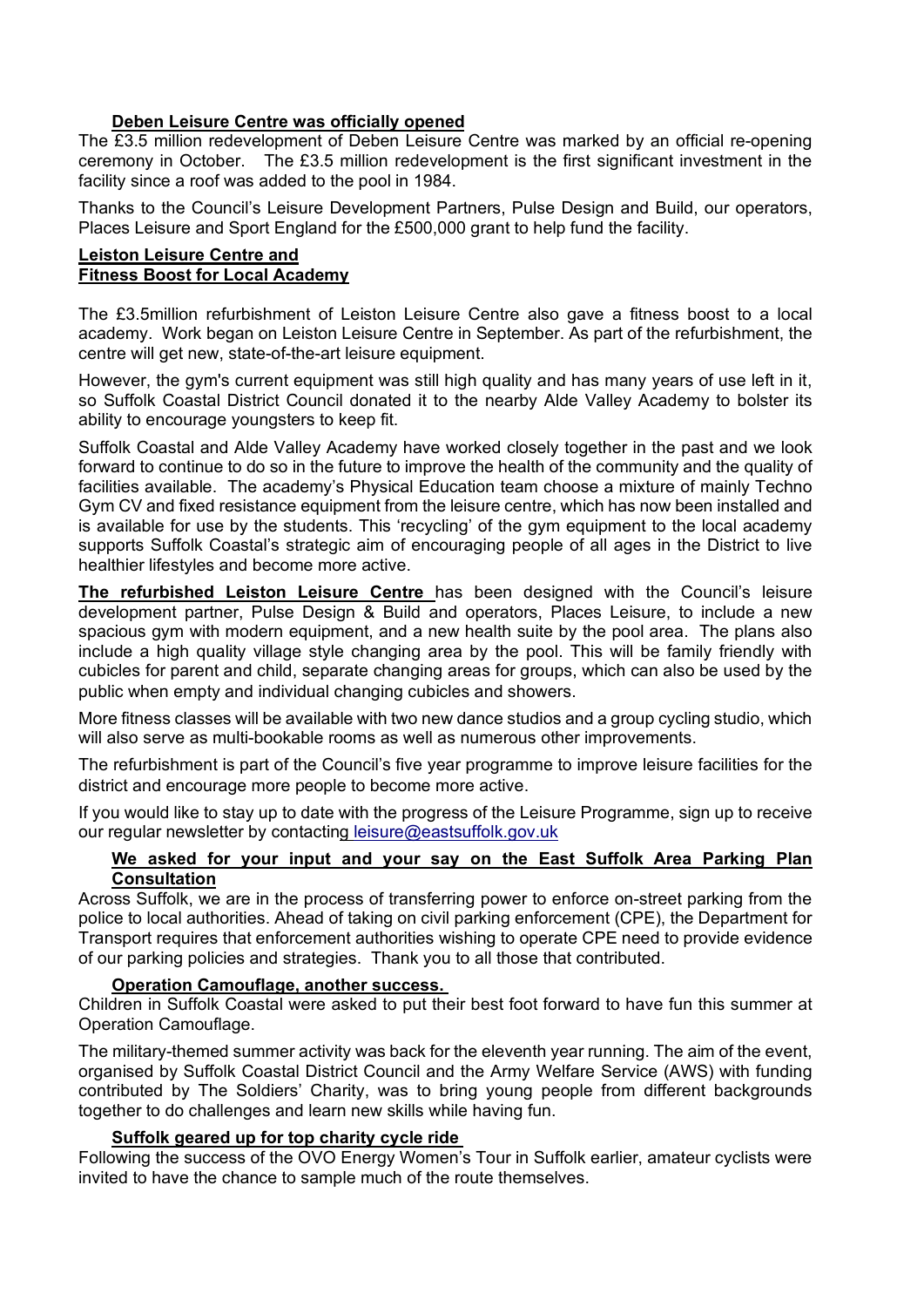The event started and finished in Southwold, with cyclists taking on either a 30 or 80 mile route that combine roads that were being used for the opening stage of the OVO Energy Women's Tour with some that have been used in previous editions of the race – for example the beautiful coastal route from Thorpeness to Aldeburgh.

## **Tackling dementia in young people**

Suffolk Coastal residents were invited to work with Suffolk Mind to help tackle early onset dementia. Suffolk Mind is launching a new service to support people in Suffolk who have traits or a diagnosis of young onset dementia. Figures suggest that those who live with the condition may be up to 6-9% of all people with dementia. Overall in Suffolk, it is estimated that 12,800 people are living with dementia.

Dementia support made available

To coincide with Dementia Action Week the Alzheimer's Society was present at our Customer Services centres to provide information, advice and support to those living with dementia and those who know someone living with dementia.

### **Suffolk residents urged to be scam aware**

East Suffolk and Suffolk Trading Standards are reminding and urging Suffolk residents to be scam aware. Last year, Citizens Advice found that almost three quarters of people surveyed had been targeted by a scam in the previous two years (2015-17). It is estimated that only 5-15% of scams are reported, and some people don't even know they have been scammed.

Scammers target people by post, phone calls, text messages, emails, and they even visit homes without any warning. Scams come in a variety of forms, from lottery scams to fake ticketing and emails, but ultimately a scam is any attempt to fraudulently obtain money or something else of value.

While new scams crop up all the time, the tactics of scammers remain the same. They will often:

- Contact you out of the blue
- Ask for personal or financial details
- Put you under pressure to respond quickly
- Ask you to keep their offer secret
- Make promises or offers that sound too good to be true

Suffolk Trading Standards is advising residents to:

- Verify the identity of strangers
- Look out for grammatical or spelling mistakes in letters or flyers
- Never give out bank details
- Never send money to strangers
- Say no to persuasive sales talk

Suffolk Trading Standards has the ability to prosecute those who undertake these misleading actions and provides support and advice to victims of scams. As part of the fight against scammers, Suffolk Trading Standards implements 'No Cold Calling Zones', just one way that doorstep scams can be stopped. More information is available at: [www.suffolk.gov.uk/nocoldcallingzone.](http://www.suffolk.gov.uk/nocoldcallingzone)

They also manage a Consumer Champion Network, where residents receive the latest information on scams which they pass on to their local communities. Anyone can become a Consumer Champion by visiting: [www.suffolk.gov.uk/JoinTheFight.](http://www.suffolk.gov.uk/JoinTheFight)

Scammers often target the county's most vulnerable residents, but this is not always the case, therefore all Suffolk residents must be vigilant. We urge anyone who is concerned that they or a friend or family member might have been scammed to call the Citizens Advice consumer helpline on: 03454 040506 or **Action Fraud, the UK national fraud office** on: 0300 1232040.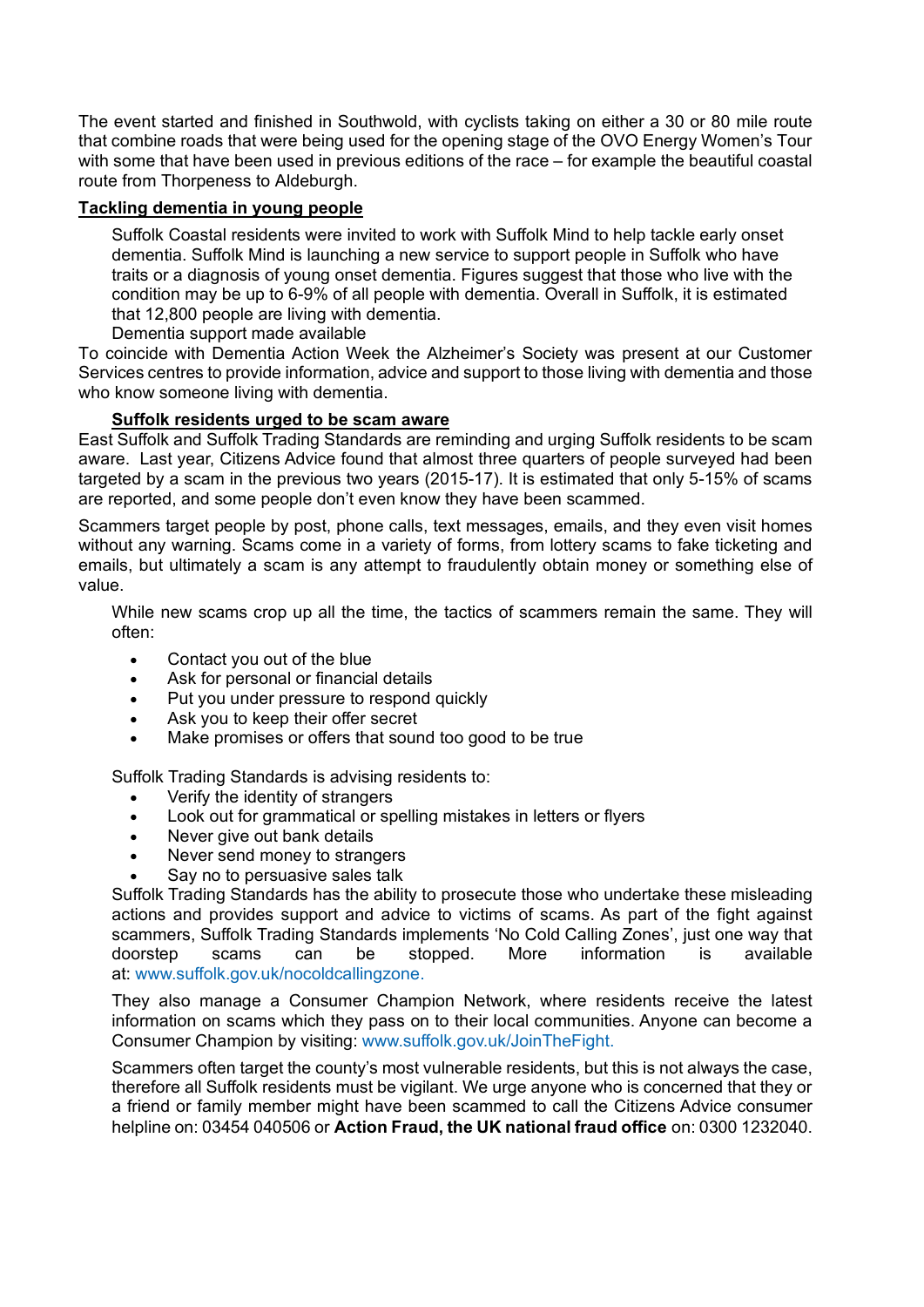#### **We Helped businesses prepare for GDPR**

To help prepare businesses for the General Data Protection Regulation (GDPR) which came into force in May, Suffolk Coastal and Waveney District Councils and the East Suffolk Partnership joined with The DPO Centre to provide an online toolkit with advice and tips on how to get your organisation ready for GDPR.

The toolkit provided advice and support on what business owners need to consider, as well as a checklist of actions on what to do next, all aimed at ensuring you are able to implement the necessary changes.

The GDPR was the biggest change in data protection legislation for over 20 years, so it was vital that organisations large and small understood their new obligations. The free policy toolkit provided East Suffolk organisations with the support they needed to improve their knowledge, along with the documentation required to demonstrate their compliance.

#### **The Sixth East Suffolk Partnership Annual Forum took place in November.**

The theme was "East Suffolk: So much on the horizon!" which provided an opportunity to "take a breath" during this time of rapid change to look at the potential ups and downs of living in east Suffolk – both now and in the future.

The annual Forum yet again enjoyed excellent partnership support and many individuals from a wide range of different organisations and communities were willing to offer resources and support to make it a success. The event was again oversubscribed and around 200 people attended.

And finally….

#### **New Council became law as Orders were made**

Signed, sealed and delivered: a new Council for East Suffolk will be created in April. Parliament made the Orders required to enable us to create the new East Suffolk Council.

Under the Orders, the East Suffolk Council will come into existence on 1 April 2019, when both Suffolk Coastal District Council and Waveney District Council will be abolished. Prior to that, the Orders now create a Shadow Authority, formed of all 90 Members who represent the existing Councils. Its role was to oversee the creation of the new Council and ensure a smooth transition to the new Council, with seamless delivery of the services which are provided now.

Cllr Ray Herring, Leader of Suffolk Coastal District Council said:

"This historic confirmation was the culmination of a great deal of hard work by members and officers; however this work does not simply stop now. We will continue to maintain our focus on this next stage of the journey, ensuring that the transition from two councils to one council is as smooth as possible.

The decision to create the East Suffolk Council will see the creation of the largest district area in the country, of 487.2 sq miles (1,261.9 km2). The East Suffolk Council will serve a quarter of a million residents and deliver over 80 different services.

Thank you for reading this report.

Cllr Phillip Dunnett; Suffolk Coastal District Council Saxmundham Ward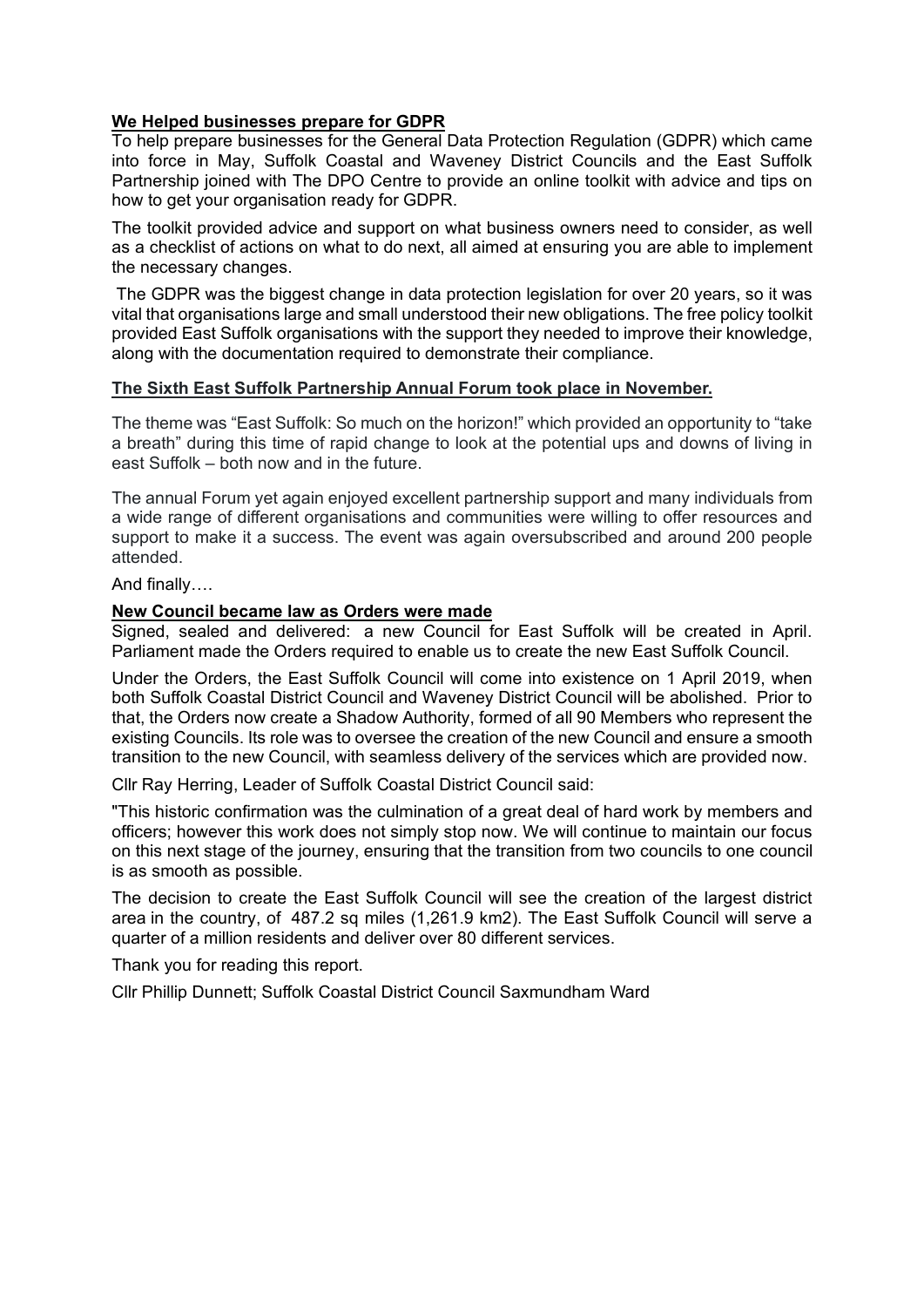#### **Kelsale Primary School - Report**

Kelsale CEVCP School continues to thrive. The school has gained a good reputation locally and draws pupils from as far as Blythburgh, Walberswick, Little Glenham and Aldeburgh. We have 163 pupils on roll currently and will have 170 in September, if none leave! This is over our capacity of 168, so classes will be full and mixed in year group. Unfortunately, this means that any new residents to Kelsale Parish, will not be able to enrol their children at the school, and if in KS2 will not get places at Saxmundham or Benhall, as they are also full in KS2. The Local Authority has cancelled the building of an additional classroom, as they say there are places locally!

With only 25% of our pupils living in the Parish, parking remains a problem, for the short times before and after school. The use of the layby in the mornings to drop pupils quickly, works well and s used by up to 30 cars daily, which must ease parking problems. I have been in touch with the police and they are unable to help, in terms of man-power, but have loaned us some cones. I am not sure his is having any effect, but we are persevering with them. I can only apologise for any inconvenience.

We have a high proportion of pupils with special needs in school, largely due to the reputation we have in supporting and including these pupils in all that we do. These pupils settle in quickly and make excellent progress at the school. We have additional support staff employed to support individuals and small groups of both SEND and disadvantaged pupils to ensure that they make good progress.

Over the years we have had very few staff leave, but instead have gained staff as the school has grown and pupils' needs have been identified. This year we have had more changes than usual. Miss Dempsey left after working at the school for 16 years. Mrs Fisk and Mrs Tricker are on maternity leave, and Miss Dempsey left after 16 years working at the school. Mrs Varella joined us and has been teaching Class 1 but leaves us at the end of the year when Mrs Fisk returns. Mrs Rogers and Mrs Godbold have joined the support staff team. Mrs Challis, Mrs Easy and Mrs Hunt have joined the midday supervision team.

Ofsted rated the school as good in 2017 and I am now confident that we are functioning at outstanding, which has been agreed by our school adviser. The learning ethos of the school is outstanding. The staff work exceptionally hard to provide an education that is engaging and accessible to all pupils. Teachers are constantly making changes to the way in which they deliver and assess the curriculum, striving to be the best that they can and ensuring that pupils make good progress. Pupil behaviour is outstanding, and they have excellent learning behaviours; always trying their best and eager to improve. Results in KS2 are the best that they have ever been, for all pupils, including disadvantaged and SEND. This year we anticipate even better results than last year for both Key Stages. The media makes a big deal of tests for pupils, but our pupils take tests in their stride, in fact many enjoy the challenge, showing incredible resilience and perseverance. The secret is surely to be prepared and to ensure that there is a very positive supportive learning culture for pupils. Let's face it, life is full of tests of one sort or another!

Pupils have had experience of a wide range of sports, as a part of our sports weeks in the summer term. These included: golf, lacrosse, kinball, handball, archery, tennis, rounders, mixed athletics and field sports. This all culminated in sports day races and presentation of the sports trophy to the winning team. We enter teams in all of the local sport competitions / tournaments and have been very successful this year! WE won the Basketball and Netball and came second in Tag Rugby and Football. Pupils are good sportsmen, excellent team players and competitive.

Last summer we had two residential trips; Years 5 and 6 went to Norfolk for a week and Years 3 and 4 had three days at Sizewell. These help pupils to develop and strengthen pupils'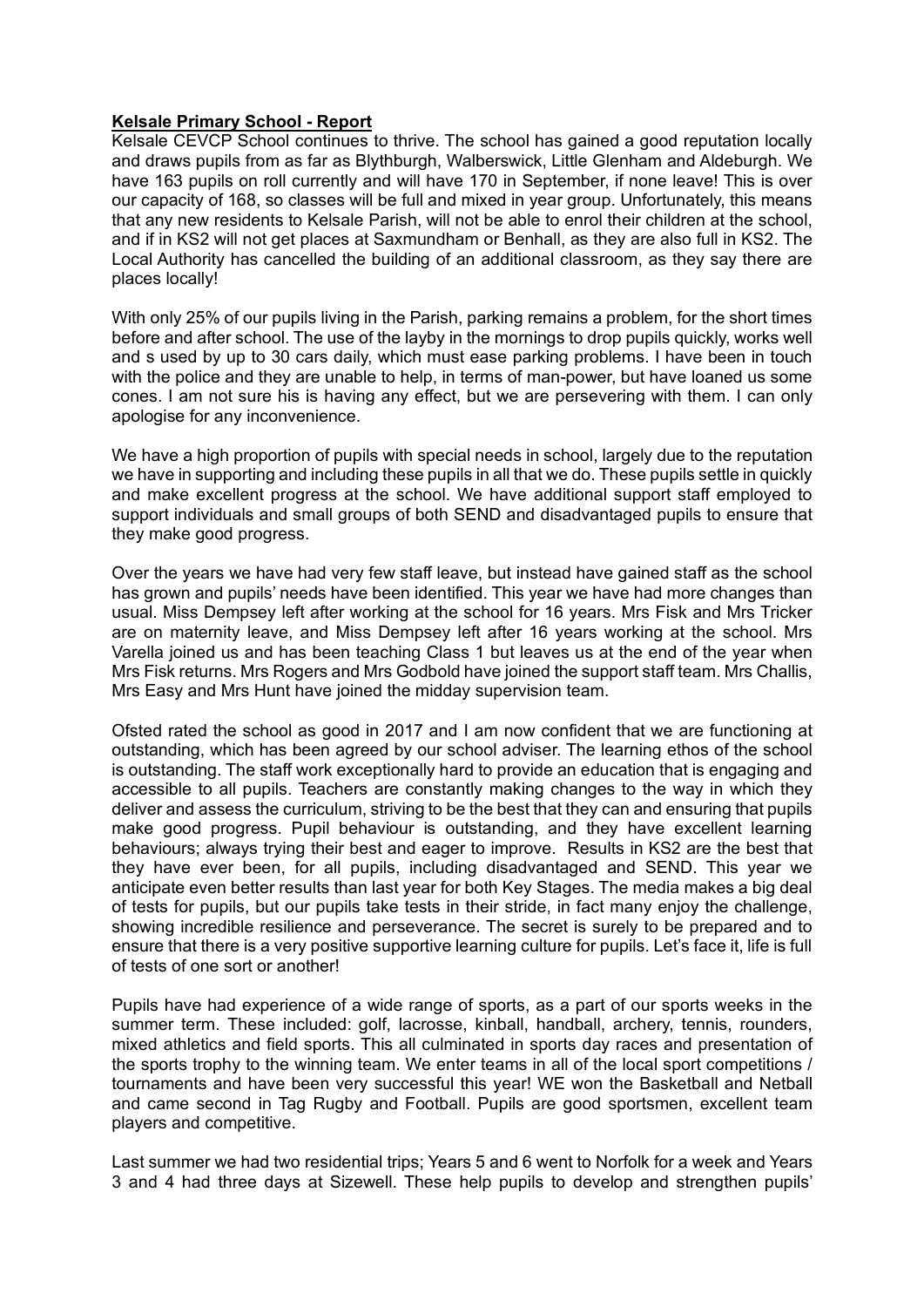personal skills and are an important part of the education that we provide.

We are very fortunate to have our 'Friends' of the school, who organise two fetes each year and with other events raise almost £4000. This year we have had a new adventure play area and also received funding for 16 learn pads to double our stack for teaching ICT. A huge thanks to Carla Denny and her team!

This year we have also benefitted from a donation from the family of Helen Ryder-Richardson, for which we are most grateful. As Helen was such an enthusiast of English literature, we have spent the money enhancing this is school. James Campbell, an author, was in school for an afternoon, sharing his work and entertaining pupils with some of his stories. More recently we enjoyed a performance of 'The Velveteen Rabbit' by a travelling theatre group. Both were fantastic and enjoyed by all!

In summary, it has been another very successful year at Kelsale School. As most of you will know, I have resigned and will leave in July. I cannot imagine life without Kelsale School and the local community. Thank you for all of your support over the years. The school is thriving, and results have continued to improve. The staff and pupils are truly amazing; resilient, hardworking, team-players striving to be the best they can and I am confident that the school will continue to be a thriving inspirational place for children and staff in the future.

Carolyn Taylor - Headteacher April 2019

### **Craft Group – Report.**

The Craft Group (previously known as Crafty Ladies) meets in the Committee Room of the Village Hall on alternate Monday afternoons between 2.30 and 4.30pm, with breaks in August and at Christmas.

It is an informal social gathering of people interested in a variety of mainly textile crafts and a good opportunity to share ideas and patterns or add to our skills by learning from other members.

There are about 12 regular crafters, but the group is open to anyone who wishes to join us, even for a few sessions.

We bring our own projects to work on and there is no formal structure. Our membership has increased since 2018 and there are some ladies who come from Saxmundham to enjoy the sociable atmosphere. We pay a small sum each session to cover the cost of the room hire, heating and refreshments during the afternoon.

Jennifer Bridson 25/03/2019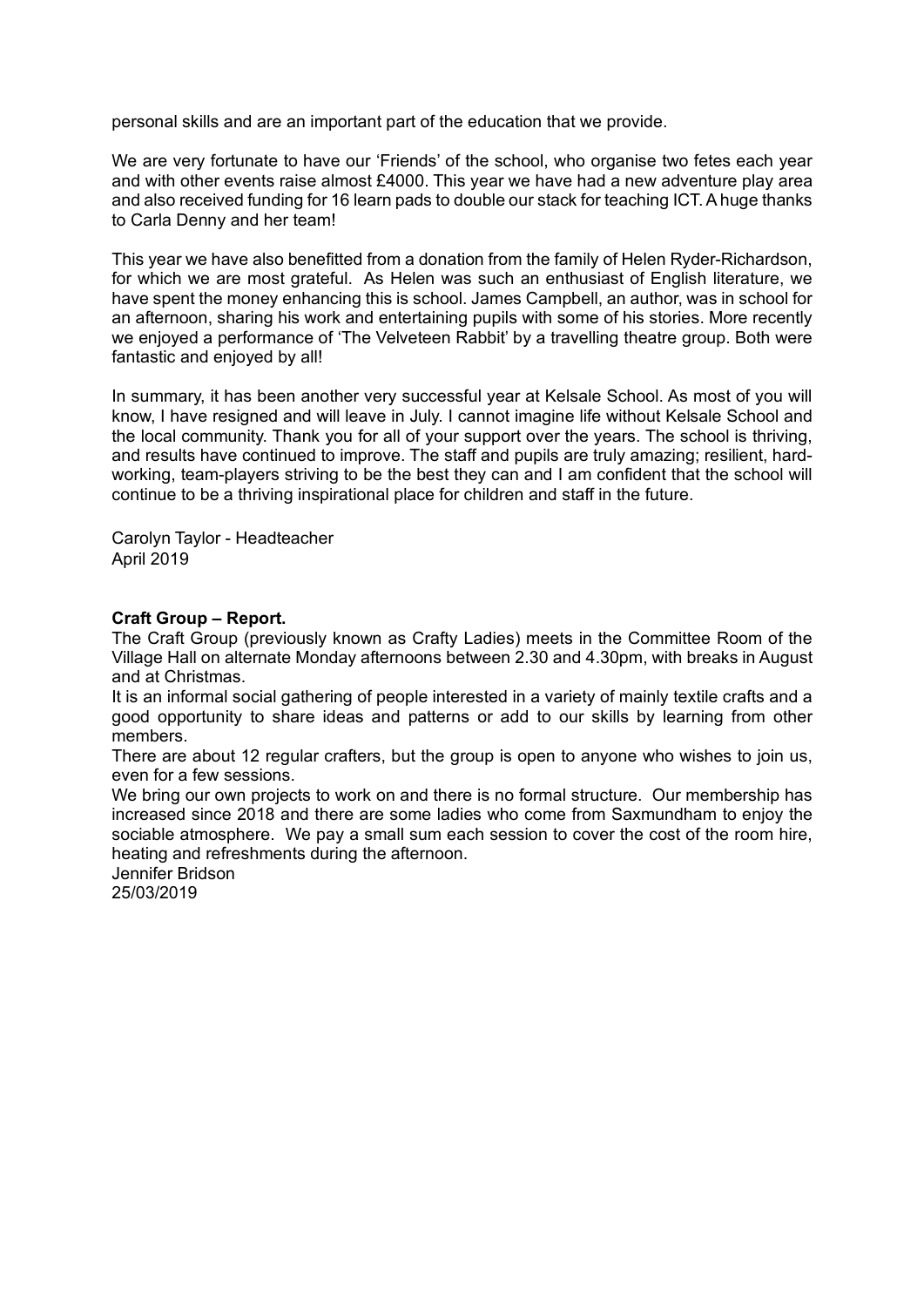#### **Kelsale Village Hall Management Committee Annual Report Introduction**

Kelsale Village Hall Management Committee is comprised of representatives of the various regular User groups of the facilities. The six Trustees are Andy Bouton, Jenny Bridson, Eileen Cuthbert, Sue Granville-George, Martin Lumb and Kayleigh Stubbs. Other members of the Committee are Ellie Denny, Simon Francis and John Harvey – all continued to give their support throughout the year.

Andy Bouton continued as Treasurer throughout the year. Sue Granville George gradually took on more and more secretarial tasks and assisted with the administration of the 100 Club. From November onwards Sue also became the main point of contact for all Bookings during Kayleigh Stubbs period of Maternity Leave. Eileen Cuthbert agreed to continue as Chairman for all purposes, not just the Meetings. Kayleigh was active as Bookings Secretary right up till the birth of her lovely daughter Ivy at the beginning of December. We have been helped a great deal this year with liaison with the Parish Council by Martin Lumb who has helped out in many ways, dealing with a variety of tasks which have cropped up. The Committee are very grateful to Martin for his advice and assistance. Although not on the Committee, Dave Granville-George has been a great support by running the 100 Club very efficiently throughout the year with 107 members this year. The Social Club has also been supportive of our events and hirings throughout the year.

# **Users of the Village Hall:**

There have been a few changes to the User groups which regularly hire the village hall facilities:

- **Monday:** Craft Group every other Monday afternoon has been very well attended this year; The Melody Makers finally decided to close their evening sessions as it was proving too difficult for members to get to meetings without transport.
- **Tuesday:** The Afternoon Club has continued successfully throughout the year with much to offer for the Over 50's; Chantel Pipe's Fitness classes have been a great success once again with nearly 3 hours of exercise each week.
- **Wednesday:** The morning Yoga Class was closed after the school summer holidays; the monthly Market closed at the beginning of the year; the Wednesday morning Coffee Club has become far busier this year with Jenny Aird and John Harvey reliably opening up for refreshments (all cash collected is donated to charities); the Post Office is open from 8.30 till 12 noon; the Parish Council continues to man an information point for local residents to meet with the new Clerk, Liz Flight.
- **Thursday:** In the afternoon, the Art Group continues to meet every week; Carpet Bowls on a Thursday evening now meets twice a month; on Thursday evenings, Charlie Holmes' Pilates classes have continued to provide a vibrant total of 2+ hours of exercise every week.
- **Friday:** In the morning there is a Coffee Club session which is when the 100 Club draw is made on the last Friday of the month.
- Other groups which regularly use the facilities are the Masons, UK Fellowship, Alde Valley Family History Society and Parish Council.
- This year there has been a noticeable upswing in one-off hirings for individual events which has helped a great deal to keep our accounts in balance. We would like to continue to promote the wider use of the village hall next year.

### **Events**

The lack of active members of the Management Committee has meant that there have been fewer events provided by them this year. There was one last Walk on the Wildside led by Charles Cuthbert in the Spring and a very successful Quiz and Chips Night which many have requested be repeated next year.